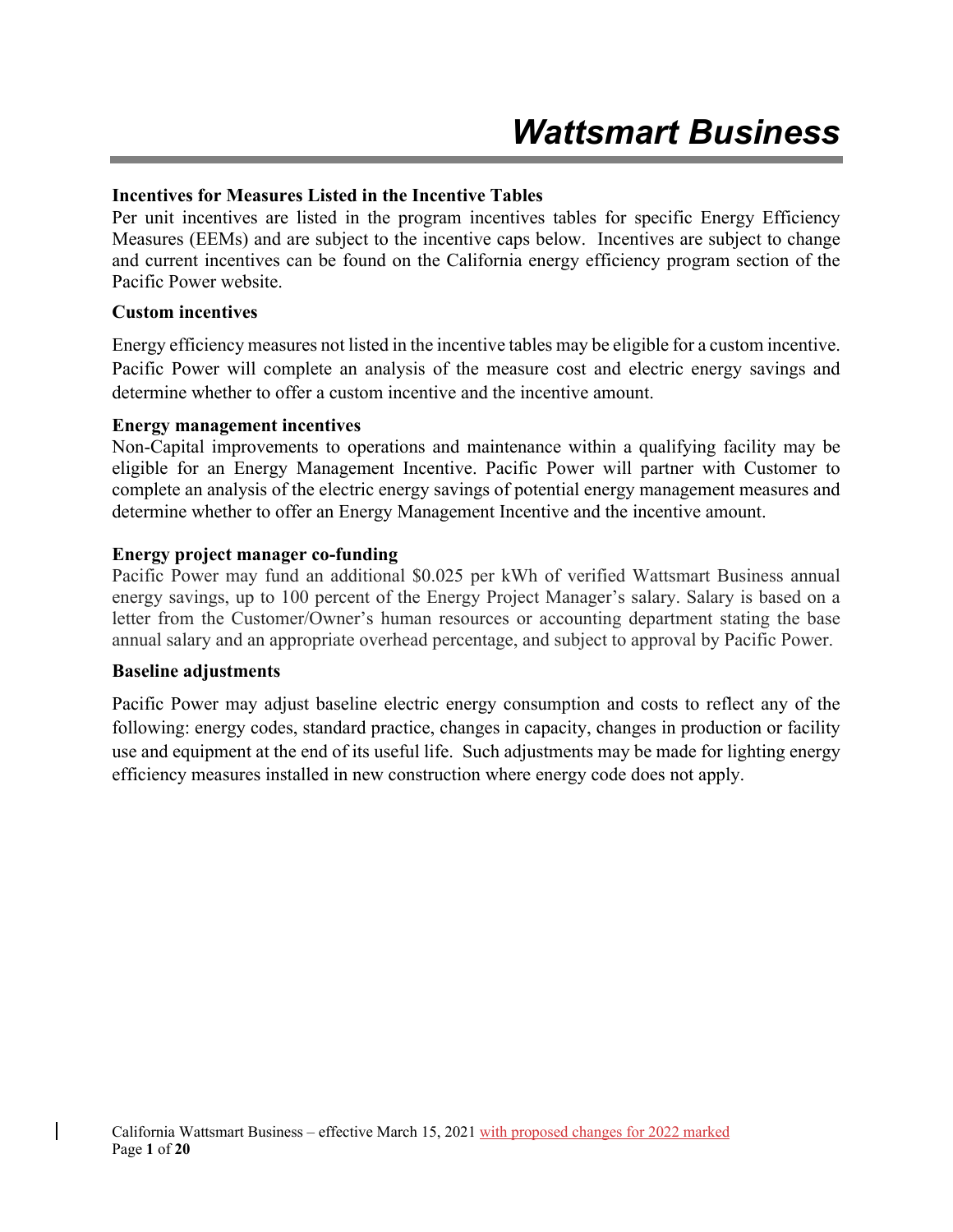### **INCENTIVES:1,2,3**

|              | Category                              | Incentive              | Percent<br>Project            | 1-Year<br><b>Simple</b>          | <b>Other Limitations</b> |
|--------------|---------------------------------------|------------------------|-------------------------------|----------------------------------|--------------------------|
|              |                                       |                        | Cost Cap <sup>4</sup> Payback |                                  |                          |
|              |                                       |                        |                               | Cap for<br>Projects <sup>5</sup> |                          |
| Prescriptive | Lighting - Retrofit                   |                        | None                          | No                               |                          |
| Incentives   | (deemed measures)                     |                        |                               |                                  |                          |
| (Listed      | Lighting - Retrofit                   |                        | 80%                           | Yes                              |                          |
| Measures)    | (site-specific                        |                        |                               |                                  |                          |
|              | measures)                             |                        |                               |                                  |                          |
|              | $Lighting -$                          |                        | None                          | No                               |                          |
|              | New Construction/                     |                        |                               |                                  |                          |
|              | Major Renovation                      |                        |                               |                                  |                          |
|              | (Facilities where                     |                        |                               |                                  |                          |
|              | energy code                           |                        |                               |                                  |                          |
|              | applies)                              |                        |                               |                                  | See incentive lists      |
|              | Lighting – New                        |                        | 80%                           | Yes                              |                          |
|              | Construction/Major                    |                        |                               |                                  |                          |
|              | Renovation                            |                        |                               |                                  |                          |
|              | (Facilities where<br>energy code does | See incentive<br>lists |                               |                                  |                          |
|              | not apply                             |                        |                               |                                  |                          |
|              | Motors                                |                        | None                          | No                               |                          |
|              | <b>HVAC</b>                           |                        | None                          | No                               |                          |
|              | Food Service                          |                        | None                          | No                               |                          |
|              | Appliances                            |                        | None                          | No                               |                          |
|              | Irrigation                            |                        | None                          | No                               |                          |
|              | Farm and Dairy                        |                        | 80%                           | Yes                              |                          |
|              | Compressed Air                        |                        | 80%                           | Yes                              |                          |
|              | Wastewater and                        |                        | 80%                           | Yes                              |                          |
|              | other Refrigeration                   |                        |                               |                                  |                          |

<sup>1</sup> The Customer or Owner may receive only one financial incentive from Pacific Power per measure. Financial incentives include energy efficiency incentive payments and energy management payments. Energy Project Manager Co-Funding is available in addition to the project incentives.

<sup>2</sup> Incentives for prescriptive measures are restricted to the amounts shown on the website.  $3 \text{ The following applies to Cuetom Non-I isthird and I isted Measures where kWh saving.}$ 

<sup>3</sup> The following applies to Custom Non-Lighting and Listed Measures where kWh savings is determined using sitespecific inputs (not deemed) – To be eligible for incentives, there must be evidence of program influence on the project. Accelerated Replacement measures must have a preponderance of evidence showing program influence to be eligible for incentives.

4 All EEM Costs are subject to Pacific Power review and approval prior to making an Energy Efficiency Incentive Offer. All final EEM Costs are subject to Pacific Power review and approval prior to paying an Energy Efficiency Incentive per the terms of the Energy Efficiency Incentive Offer Letter or approved Application. Pacific Power review and approval of EEM Costs may require additional documentation from the Customer or Owner.

<sup>5</sup> The 1 year simple payback cap means incentives will not be available to reduce the simple payback of a project below one year. If required, individual measure incentives will be adjusted downward pro-rata so the project has a simple payback after incentives of one year.

California Wattsmart Business – effective March 15, 2021 with proposed changes for 2022 marked Page **2** of **20**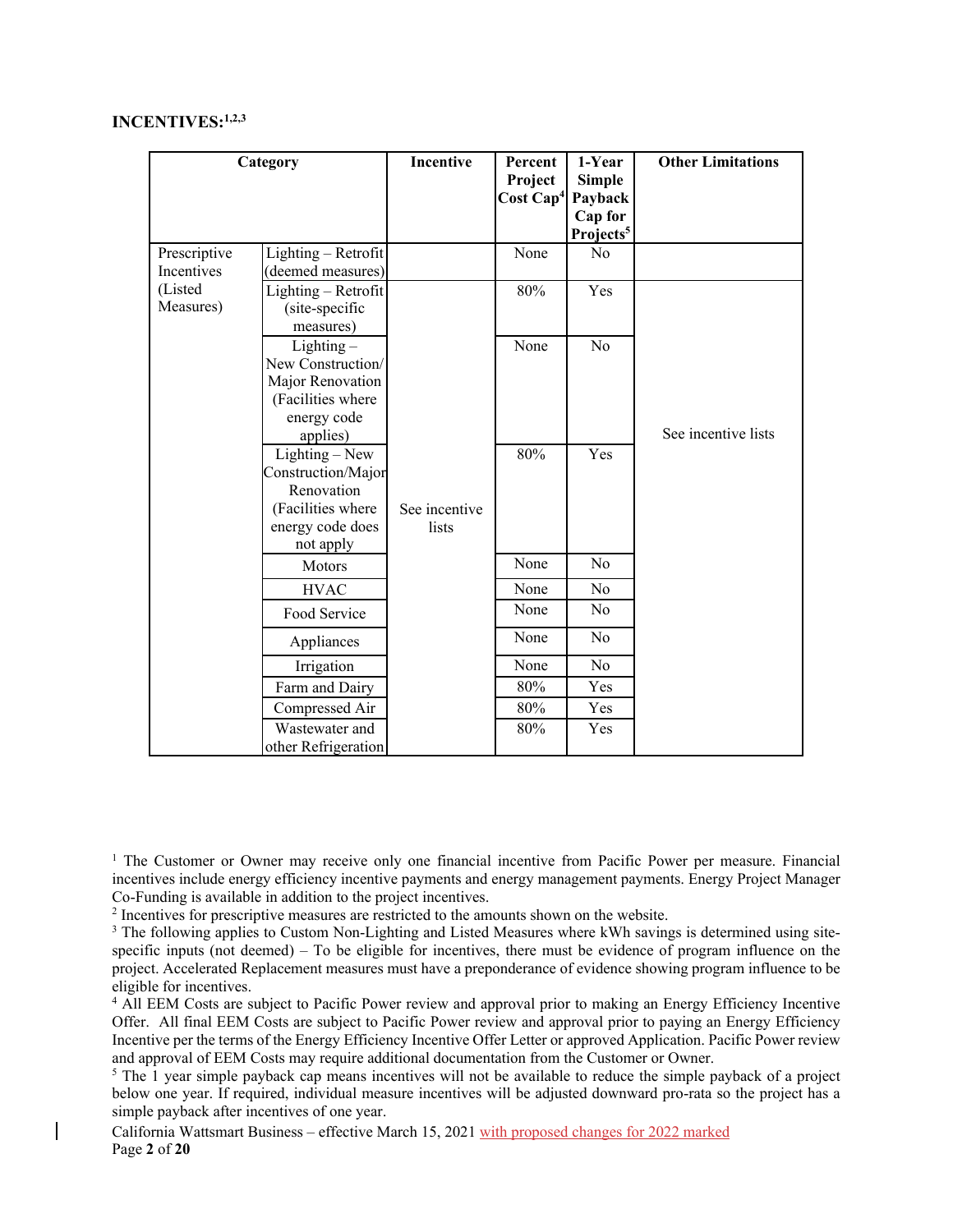| Custom Non-Lighting Incentives<br>for qualifying measures not on the<br>prescriptive list. <sup>6</sup> | $$0.15$ per<br>annual kWh<br>savings  | 80%                                              | Yes            | N/A                                                                     |
|---------------------------------------------------------------------------------------------------------|---------------------------------------|--------------------------------------------------|----------------|-------------------------------------------------------------------------|
| <b>Energy Management</b>                                                                                | $$0.02$ per<br>kWh annual<br>savings  | N/A                                              | N <sub>0</sub> | N/A                                                                     |
| Energy Project Manager Co-<br>Funding                                                                   | $$0.025$ per<br>kWh annual<br>savings | $100\%$ of<br>salary and<br>eligible<br>overhead | N <sub>o</sub> | Minimum savings goal<br>posted on Pacific Power<br>website <sup>7</sup> |

### **Incentive Tables**

 $\overline{\phantom{a}}$ 

Below are the current incentive tables for Wattsmart Business in California.

<sup>6</sup> Project Cost and 1-Year Simple Payback Caps do not apply to New Construction and Major Renovation projects that are subject to state energy code.

 $7$  Customers may aggregate accounts to achieve minimum requirements.

California Wattsmart Business – effective March 15, 2021 with proposed changes for 2022 marked Page **3** of **20**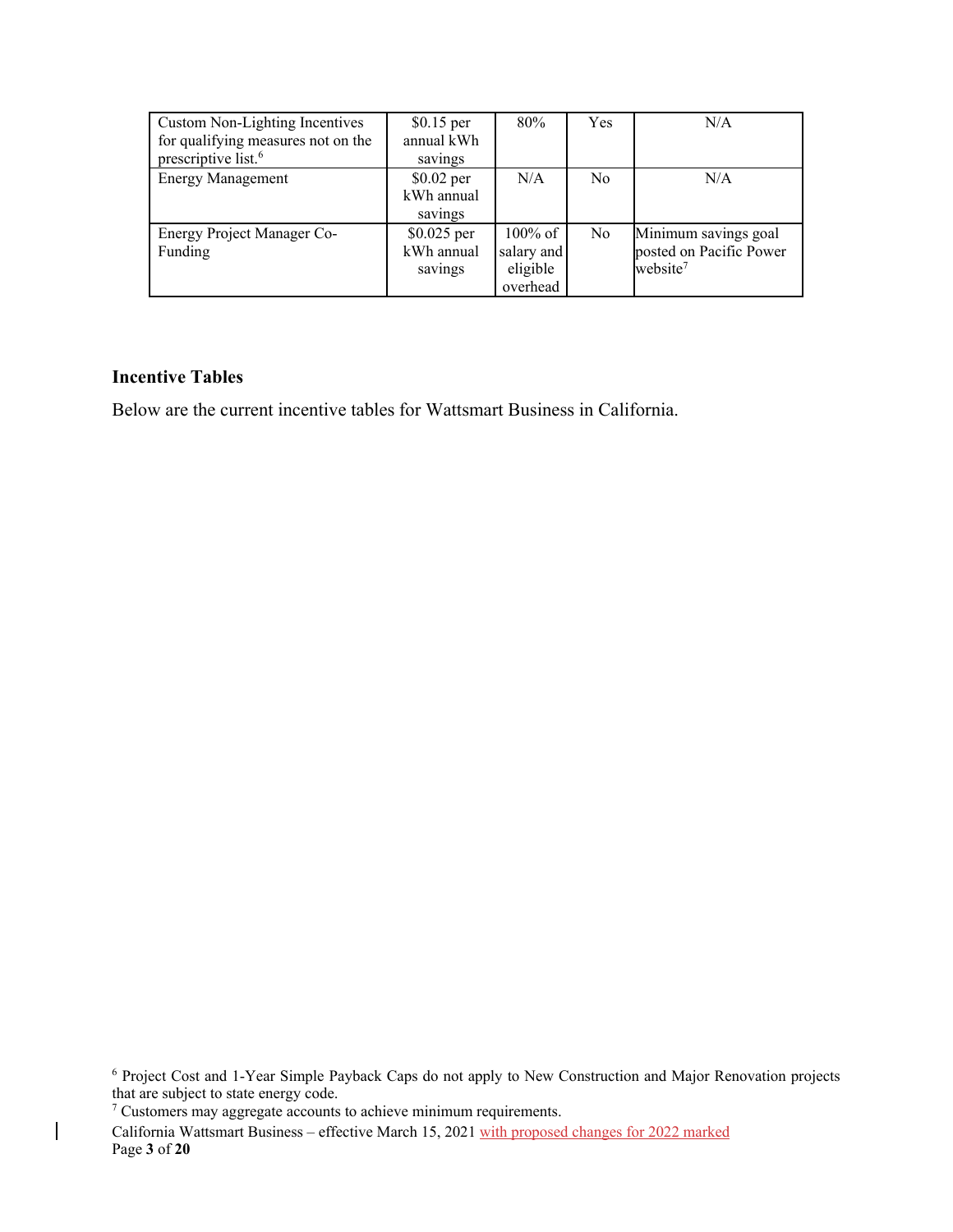| <b>Measure</b>         | Category                                                        | <b>Eligibility Requirements</b>                                                                                                                | Incentive                         |
|------------------------|-----------------------------------------------------------------|------------------------------------------------------------------------------------------------------------------------------------------------|-----------------------------------|
|                        |                                                                 | LED HighBay luminaire rated from 4500 to $\leq$ 5400 lumens and $\geq$ 130 LPW and $\leq$<br><b>150 LPW</b>                                    | \$10/lamp                         |
|                        |                                                                 | LED HighBay luminaire rated from 5400 to $\leq 6500$ lumens and $\geq$ 130 LPW and $\leq$<br>$150$ LPW                                         | \$12/lamp                         |
|                        |                                                                 | LED HighBay luminaire rated from 6500 to $\leq$ 7800 lumens and $\geq$ 130 LPW and $\leq$<br><b>150 LPW</b>                                    | \$15/lamp                         |
|                        |                                                                 | LED HighBay luminaire rated from 7800 to < 9400 lumens and >= 130 LPW and <<br><b>150 LPW</b>                                                  | \$20/lamp                         |
|                        |                                                                 | LED HighBay luminaire rated from 9400 to $\leq$ 11800 lumens and $\geq$ 130 LPW and<br>$<$ 150 LPW                                             | \$25/lamp                         |
|                        |                                                                 | LED HighBay luminaire rated from 11800 to < 14800 lumens and > 130 LPW and<br>$<$ 150 LPW                                                      | \$30/lamp                         |
|                        |                                                                 | LED HighBay luminaire rated from 14800 to < 18500 lumens and > 135 LPW and<br>$<$ 150 LPW                                                      | \$35/lamp                         |
|                        |                                                                 | LED HighBay luminaire rated from 18500 to <23100 lumens and > 135 LPW and<br>$\leq$ 150 LPW                                                    | \$35/lamp                         |
|                        |                                                                 | LED HighBay luminaire rated from 23100 to $\leq$ 30000 lumens and $\geq$ 135 LPW and<br>$\leq 150$ LPW                                         | \$40/lamp                         |
|                        | LED High Bay<br>or Low Bay                                      | LED HighBay luminaire rated from 30000 to < 39000 lumens and $\ge$ = 135 LPW-and<br>$<$ 150 LPW                                                | \$40/luminaire<br>lamp            |
|                        | (Normal<br>Replacement)                                         | LED HighBay luminaire rated from 39000 to $<$ 50700 lumens and $>=$ 140 LPW-and<br>$\leq$ 150 LPW                                              | \$50/luminaire<br>lamp            |
|                        | (see note $6$ )                                                 | LED HighBay luminaire rated from $50700$ to $\leq 65900$ lumens and $\geq 140$ LPW-and<br>$<$ 150 LPW                                          | \$60/luminaire<br>lamp            |
|                        |                                                                 | LED HighBay luminaire rated from $4500$ to $\leq 5400$ lumens and $\geq 150$ LPW                                                               | \$10/lamp                         |
| Interior               |                                                                 | LED HighBay luminaire rated from 5400 to $\leq 6500$ lumens and $\geq$ 150 LPW                                                                 | \$12/lamp                         |
| Lighting               |                                                                 | LED HighBay luminaire rated from 6500 to < 7800 lumens and > 150 LPW                                                                           | \$15/lamp                         |
| $-$ deemed<br>measures |                                                                 | LED HighBay luminaire rated from 7800 to < 9400 lumens and > 150 LPW                                                                           | \$20/lamp                         |
|                        |                                                                 | LED HighBay luminaire rated from 9400 to < 11800 lumens and > 150 LPW                                                                          | \$25/lamp                         |
|                        |                                                                 | LED HighBay luminaire rated from 11800 to < 14800 lumens and > 150 LPW                                                                         | \$30/lamp                         |
|                        |                                                                 | LED HighBay luminaire rated from 14800 to < 18500 lumens and > = 150 LPW                                                                       | \$35/lamp                         |
|                        |                                                                 | LED HighBay luminaire rated from $18500$ to $\leq$ 23100 lumens and $\geq$ 150 LPW                                                             | \$35/lamp                         |
|                        |                                                                 | LED HighBay luminaire rated from 23100 to < 30000 lumens and > 150 LPW                                                                         | \$40/lamp                         |
|                        |                                                                 | LED HighBay luminaire rated from 30000 to < 39000 lumens and > 150 LPW                                                                         | \$40/luminaire<br>lamp            |
|                        |                                                                 | LED HighBay luminaire rated from 39000 to $\leq$ 50700 lumens and $\geq$ 150 LPW                                                               | \$50/luminaire<br><del>lamp</del> |
|                        |                                                                 | LED HighBay luminaire rated from 50700 to < 65900 lumens and > - 150 LPW                                                                       | \$60/luminaire<br>lamp            |
|                        | T8 TLED Lamp                                                    |                                                                                                                                                | \$4/lamp                          |
|                        | $-$ UL Type A,<br>A/B Dual Mode<br>(Accelerated<br>Replacement) | LED must be listed on qualified equipment list and must be replacing a linear<br>fluorescent lamp in an interior application or parking garage |                                   |
|                        | <b>T8 TLED Lamp</b>                                             |                                                                                                                                                | \$5/lamp                          |
|                        | $-$ UL Type B<br>(Accelerated<br>Replacement)                   | LED must be listed on qualified equipment list and must be replacing a linear<br>fluorescent lamp in an interior application or parking garage |                                   |
|                        | <b>T8 TLED Lamp</b>                                             |                                                                                                                                                | \$1/lamp                          |
|                        | $-$ UL Type B<br>(Normal<br>Replacement)                        | LED must be listed on qualified equipment list and must be replacing a linear<br>fluorescent lamp in an interior application or parking garage |                                   |

# **Retrofit Lighting Incentive Table**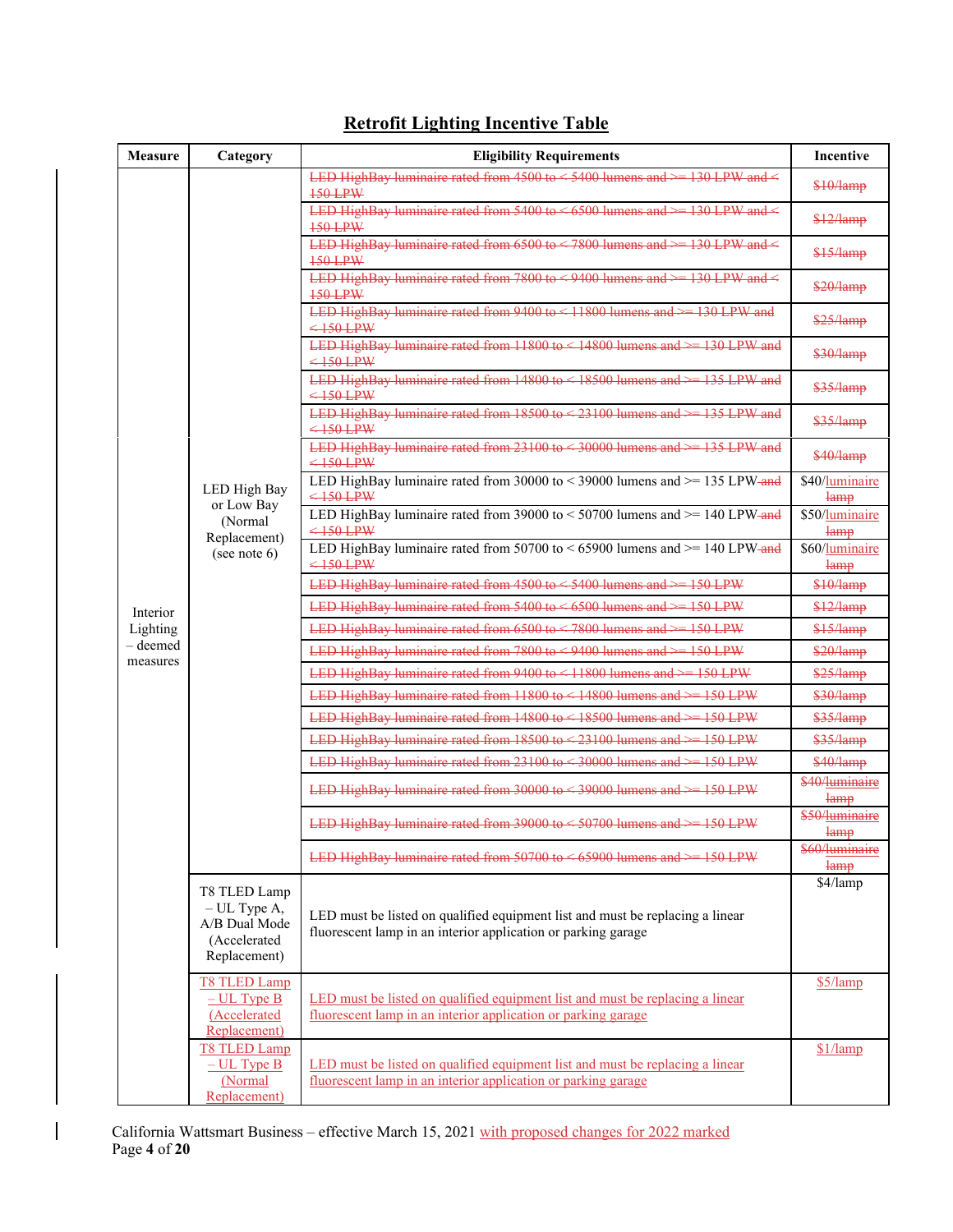|                                  | T8 TLED Lamp                                                                                                                                                   | LED must be listed on qualified                    | Fixture with 2 T8 TLED Type C Lamps    | \$6/fixture                            |
|----------------------------------|----------------------------------------------------------------------------------------------------------------------------------------------------------------|----------------------------------------------------|----------------------------------------|----------------------------------------|
|                                  | equipment list and must be replacing a<br>$-$ UL Type C<br>linear fluorescent lamp in an interior<br>(Normal)<br>application or parking garage<br>Replacement) |                                                    | Fixture with 3 T8 TLED Type C Lamps    | \$8/fixture                            |
|                                  |                                                                                                                                                                | Fixture with 4 T8 TLED Type C Lamps                | \$10/fixture                           |                                        |
|                                  | <b>T&amp; TLED Lamp</b><br>UL Type B                                                                                                                           | LED must be listed on qualified equipment list     |                                        | \$0.25/kWh<br>annual energy<br>savings |
| Interior<br>Lighting<br>$-$ site | <b>T8 TLED Lamp</b><br>$-\text{UL Type-}\text{C}$                                                                                                              | LED must be listed on qualified equipment list     | \$0.25/kWh<br>annual energy<br>savings |                                        |
| specific<br>measures             | Controls-only<br>upgrade to<br>Advanced<br>Controls                                                                                                            | Product must be listed on qualified equipment list |                                        | \$0.16/kWh<br>annual energy<br>savings |
|                                  | Custom                                                                                                                                                         | Not listed above                                   |                                        | \$0.15/kWh                             |

Notes for interior lighting retrofit incentives:

- 1. To be eligible for the incentives listed, the new lighting system must use less energy than the existing lighting system replaced or the baseline lighting system as determined by Pacific Power.
- 2. Incentives are capped at 80 percent of Energy Efficiency Project Costs and will not be available to reduce the Energy Efficiency Project simple payback below one year. Energy Efficiency Project Costs are subject to Pacific Power approval.
- 3. Qualified equipment lists referenced in the table are posted on the California energy efficiency program section of Pacific Power's website.
- 4. A complete list of lighting equipment not eligible for retrofit incentives is available on the California energy efficiency program section of Pacific Power's website.
- 5. T8 TLED UL Type A Lamps may be designated as UL Type A+B, but must be configured as a UL Type A.
- 6. Product must meet the technical requirements listed on the current Design Lights Consortium (DLC) qualified product list (QPL) for its corresponding product category.
- 7. Listed incentives for LED Ambient Fixtures and Retrofit Kits were available through December 31, 2020. Effective January 1, 2021, these measures are eligible for the custom interior lighting incentive.

**LPW** = Lumens Per Watt

**TLED** = Tubular Light-Emitting Diode

**UL** = Underwriters Laboratories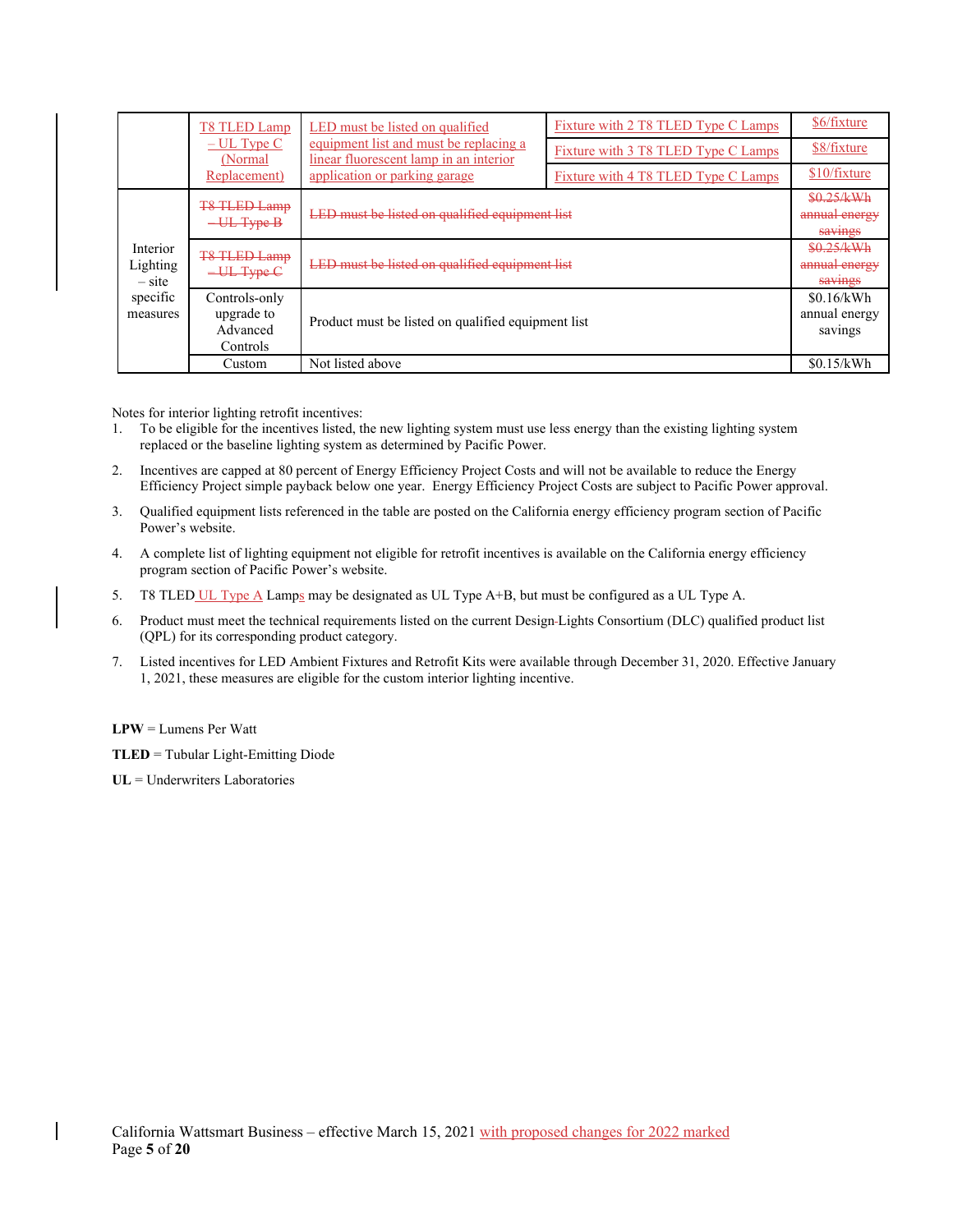### Measure Category Eligibility Requirements Incentive Interior Lighting\* Lighting and Lighting Control T8 TLED Lamp – UL Type B with Advanced Networked Lighting **Controls** \$0.20/kWh annual energy savings T8 TLED Lamp – UL Type C with Advanced Networked Lighting **Controls** \$0.20/kWh annual energy savings Custom—not listed above  $$0.150/kWh$  annual energy savings

# **New Construction/Major Renovation Lighting Incentive Table**

\*Project Cost Caps of 80% and 1-Year Simple Payback Caps apply to New Construction and Major Renovation projects that are not subject to state energy code. The 1 year simple payback cap means incentives will not be available to reduce the simple payback of a project below one year. If required, individual measure incentives will be adjusted downward pro-rata so the project has a simple payback after incentives of one year.

Lighting and lighting controls required by or used to comply with the applicable version of the state energy code are not eligible for incentives.

**LED** = Light-Emitting Diode **TLED** = Tubular Light-Emitting Diode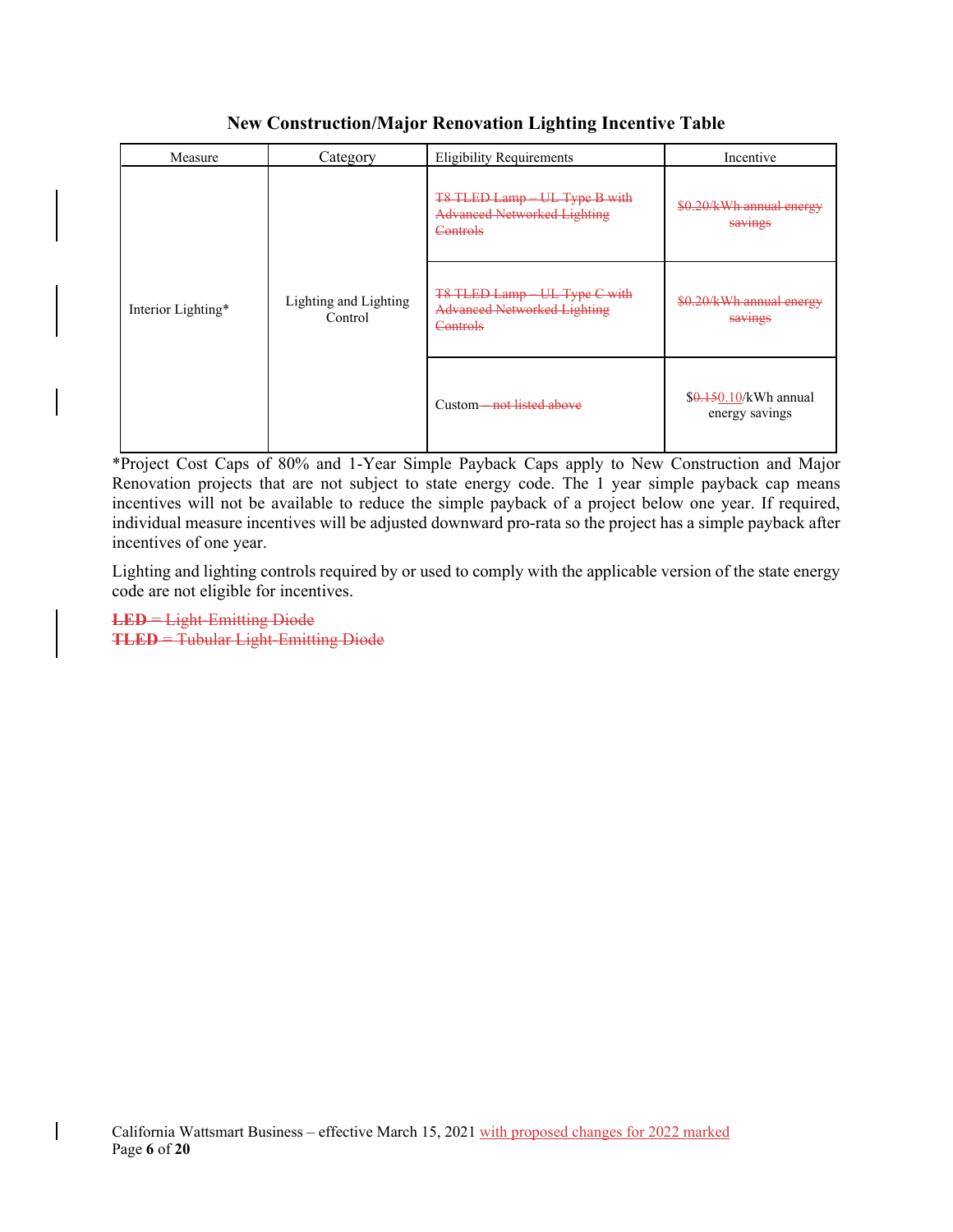# **Motor Incentives Table**

| <b>Equipment Type</b>                                      | <b>Size Category</b>          | <b>Sub-Category</b>                                                   | <b>Minimum Efficiency</b><br>Requirement | <b>Customer</b><br>Incentive   |
|------------------------------------------------------------|-------------------------------|-----------------------------------------------------------------------|------------------------------------------|--------------------------------|
| Electronically<br><b>Commutated Motors</b>                 |                               | Replacing PSC<br>evaporator fan motor<br>in walk-in<br>freezer/cooler |                                          | \$50                           |
| (Accelerated<br>Replacement)                               | $\leq$ 1/2 horsepower         | Replacing SP<br>evaporator fan motor<br>in walk-in<br>freezer/cooler  |                                          | \$200                          |
| Variable-Speed Drives<br>(HVAC fans)<br>(Add-On Equipment) | $\leq 100$ horsepower         | <b>HVAC</b> fans                                                      | See Note 2                               | \$120/horsepower               |
| Green Motor Rewinds                                        | $\geq$ 15 and $\leq$ 5,000 hp |                                                                       | Must meet GMPG<br>Standards              | \$1/horsepower<br>(See note 3) |

**Notes for motor incentives table:**

1. Equipment that meets or exceeds the efficiency requirements listed for the equipment category in the above table may qualify for the listed incentive.

2. Throttling or bypass devices, such as inlet vanes, bypass dampers, three-way valves, or throttling valves must be removed or permanently disabled to qualify for HVAC fan VSD incentives. VSD must be applied to the existing HVAC supply or return air system. VSDs required by or used to comply with energy code are not eligible for incentives. Savings will only be realized for installations where a variable load is present.

3. For Green Motor Rewinds, the participating electric motor service center is paid \$2/horsepower for eligible Green Motor Rewinds. A minimum of \$1/horsepower is paid by the service center to the customer as a credit on the motor rewind invoice. The balance is retained by the service center. Green Motor Rewind motors that are installed or placed in inventory may qualify for an incentive.

**GMPG** = Green Motors Practices Group **HVAC** = Heating, Ventilation and Air Conditioning **PSC** = Permanent Split Capacitor **SP** = Shaded Pole **VSD** = Variable Speed Drive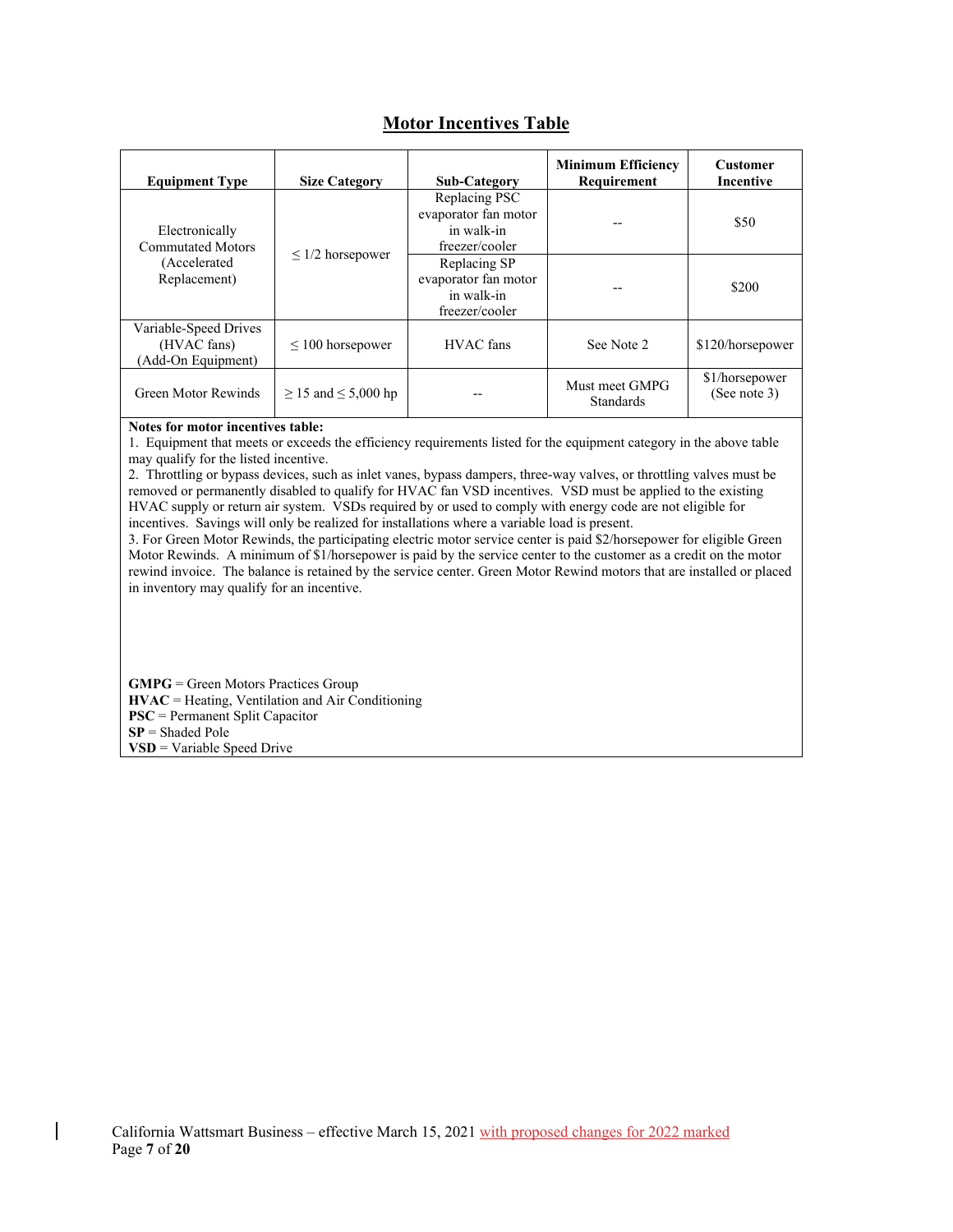| <b>Equipment Type</b>                                                | <b>Size Category</b>                         | <b>Sub-Category</b>                | <b>Minimum Efficiency</b><br>Requirement | <b>Customer Incentive</b> |
|----------------------------------------------------------------------|----------------------------------------------|------------------------------------|------------------------------------------|---------------------------|
|                                                                      | $\leq$ 7,000 Btu/hr                          |                                    | 11.29 EER                                |                           |
| Packaged Terminal Air<br>Conditioners (PTAC)<br>(Normal Replacement) | $>$ 7,000 Btu/hr and $\leq$<br>15,000 Btu/hr |                                    | 10.27 EER                                |                           |
|                                                                      | $> 15,000$ Btu/hr                            | Single package                     | 9.25 EER                                 | \$100/ton                 |
|                                                                      | $\leq$ 7,000 Btu/hr                          |                                    | 14.28 EER                                |                           |
| Packaged Terminal Air<br>Conditioners (PTAC)<br>(New Construction)   | $>$ 7,000 Btu/hr and $\leq$<br>15,000 Btu/hr |                                    | 12.84 EER                                |                           |
|                                                                      | $> 15,000$ Btu/hr                            |                                    | <b>11.4 EER</b>                          |                           |
| Packaged Terminal Heat                                               | $\leq$ 7,000 Btu/hr                          |                                    | 11.17 EER                                |                           |
| Pumps (PTHP)<br>(Cooling Mode)                                       | $>$ 7,000 Btu/hr and $\leq$<br>15,000 Btu/hr |                                    | 10.15 EER                                |                           |
| (Normal Replacement)                                                 | $> 15,000$ Btu/hr                            | Single package                     | 9.13 EER                                 | \$100/ton                 |
| Packaged Terminal Heat                                               | $\leq$ 7,000 Btu/hr                          |                                    | 14.28 EER                                |                           |
| Pumps (PTHP)<br>(Cooling Mode)                                       | $>$ 7,000 Btu/hr and $\leq$<br>15,000 Btu/hr |                                    | 12.84 EER                                |                           |
| (New Construction)                                                   | $> 15,000$ Btu/hr                            |                                    | 11.4 EER                                 |                           |
| Heat Pump, Air Cooled,                                               | $< 65,000$ Btu/hr                            | Split system and                   | CEE Tier 1                               | \$300/ton                 |
| replacing electric resistance<br>heating (Cooling Mode)              |                                              | single package                     | CEE Tier 2                               | \$350/ton                 |
| (Retrofit Only) (see note 5)                                         | All sizes                                    | Split system and<br>single package | CEE Tier 1                               | \$300/ton                 |
| Heat Pump, Air Cooled,                                               |                                              | Split system and                   | CEE Tier 1                               | \$300/ton                 |
| replacing electric resistance<br>heating (Heating Mode)              | $< 65,000$ Btu/hr                            | single package                     | CEE Tier 2                               | \$350/ton                 |
| (Retrofit Only) (see note 5)                                         | All sizes                                    | Split system and<br>single package | CEE Tier 1                               | \$300/ton                 |

# **HVAC Equipment Incentive Table**

#### **Notes for HVAC equipment incentive table**

1. Equipment that meets or exceeds the efficiency requirements listed for the size category in the above table may qualify for the listed incentive. Equipment must meet all listed efficiency requirements to qualify for the listed incentives.

2. PTHPs can replace electric resistive heating, which must be removed.

3. Incentives for heat pumps are available per ton of cooling capacity ONLY. No incentives are paid per ton of heating capacity. Heat Pumps must meet both the cooling mode and heating mode efficiency requirements to qualify for per ton cooling efficiency incentives.

4. Equipment size categories and capacities are specified in terms of net cooling capacity at AHRI standard conditions as determined by AHRI Standard 210/240 for units <65,000 Btu/hr, AHRI Standard 340/360 for units ≥65,000 Btu/hr, and AHRI Standard 310/380 for PTAC and PTHP units,.

5. Efficiency requirements align with the Unitary Air-Conditioning and Heat Pump Specification maintained by the Consortium for Energy Efficiency for equipment with heating sections other than electric resistance. CEE minimum efficiency requirements are listed on the Pacific Power website.

6. Equipment must meet CEE part load efficiency requirements (SEER or IEER). Equipment does not need to meet CEE full load efficiency requirements (EER), as long as the part load efficiency requirement is also specificed for the equipment in CEE. If CEE only lists full load efficiency requirements (EER), then equipment must meet this standard.

California Wattsmart Business – effective March 15, 2021 with proposed changes for 2022 marked Page **8** of **20**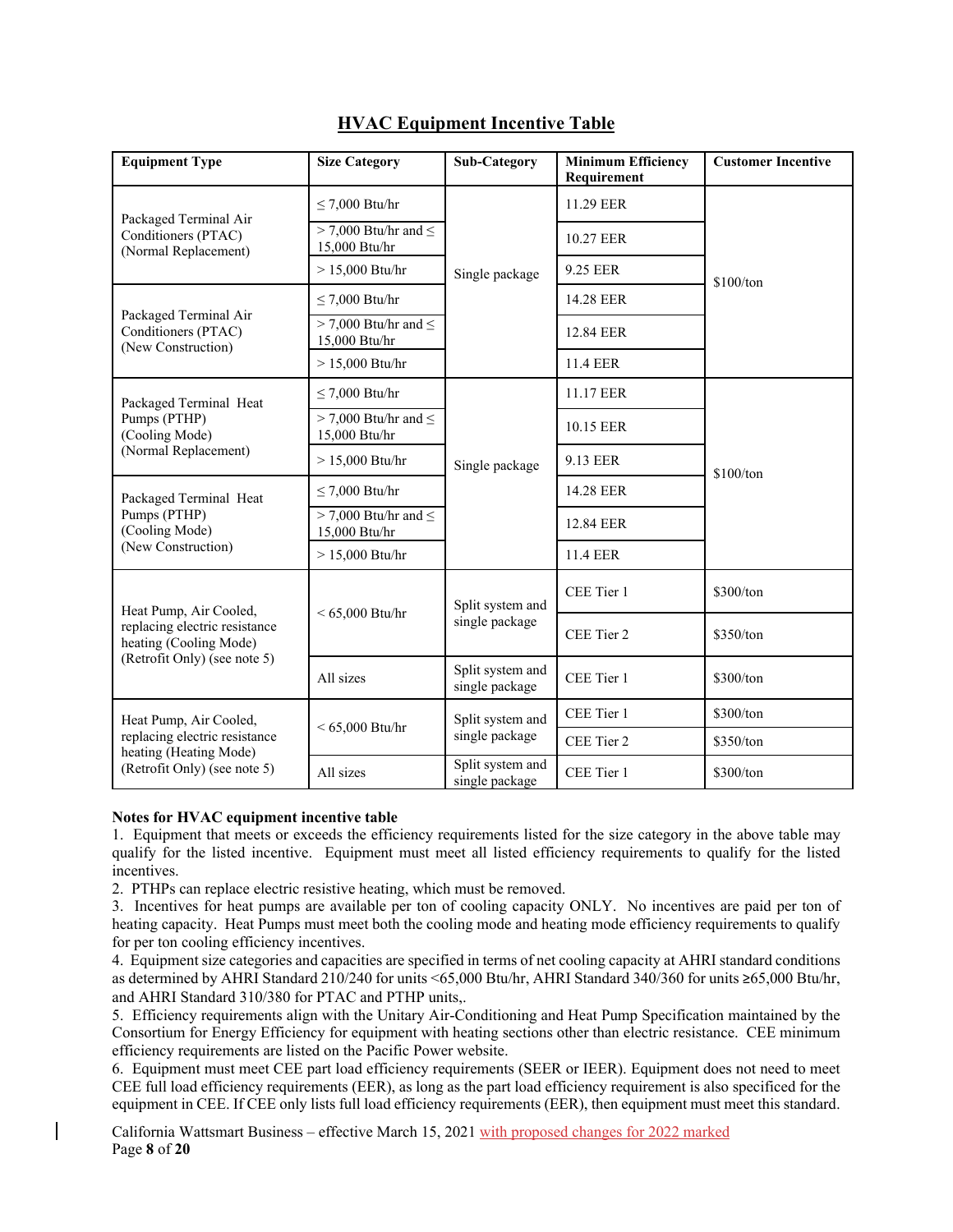Additionally, the equipment must meet or exceed state or federal full load efficiency standards, whichever is more stringent.

**AHRI** = Air-Conditioning, Heating, and Refrigeration Institute **CEE** = Consortium for Energy Efficiency **EER** = Energy Efficiency Ratio **HVAC** = Heating, Ventilation and Air-Conditioning **IEER** = Integrated Energy Efficiency Ratio **PTAC** = Packaged Terminal Air Conditioner **PTHP** = Packaged Terminal Heat Pump

**SEER** = Seasonal Energy Efficiency Ratio

| <b>Equipment Type</b>                                                                              | <b>Size Category</b> | <b>Sub-Category</b>                                        | <b>Minimum Efficiency</b><br>Requirement                                                                                                                                        | <b>Customer</b><br><b>Incentive</b> |
|----------------------------------------------------------------------------------------------------|----------------------|------------------------------------------------------------|---------------------------------------------------------------------------------------------------------------------------------------------------------------------------------|-------------------------------------|
|                                                                                                    |                      | Add VFD                                                    |                                                                                                                                                                                 | \$90/ton                            |
|                                                                                                    |                      | Add VFD and ADEC                                           | VFD must be added to an                                                                                                                                                         | \$110/ton                           |
|                                                                                                    |                      | Add VFD and NEMA<br>Premium Motor                          | existing packaged single-zone<br>direct expansion (DX) HVAC                                                                                                                     | \$120/ton                           |
| <b>Enhanced Ventilation</b><br>Controls for RTUs -                                                 | All Sizes            | Add VFD and PMM                                            | unit with a functioning<br>economizer and no existing                                                                                                                           | \$130/ton                           |
| Heat Pump<br>(Add-On Equipment)                                                                    |                      | Add VFD, ADEC, and<br>CO <sub>2</sub> Sensor               | VFD. The VFD must operate<br>at two discrete speeds based on<br>ventilation and cooling or<br>heating demand. Additional<br>efficiency measures must be<br>added, as indicated. | \$160/ton                           |
|                                                                                                    |                      | Add VFD, NEMA<br>Premium Motor,<br>ADEC, and CO2<br>Sensor |                                                                                                                                                                                 | \$190/ton                           |
|                                                                                                    |                      | Add VFD PMM,<br>ADEC, and CO2<br>Sensor                    |                                                                                                                                                                                 | \$200/ton                           |
| Air-Cooled Screw<br>Chiller, Path B<br>(Normal Replacement<br>or New Construction)<br>(See Note 3) | $\leq$ 150 tons      | Tier 1                                                     | 10.4 EER; 17.7 IPLV                                                                                                                                                             | \$25/ton                            |
|                                                                                                    |                      | Tier 2                                                     | 10.4 EER; 19.0 IPLV                                                                                                                                                             | \$50/ton                            |
|                                                                                                    |                      | Tier 1                                                     | 10.4 EER; 18.0 IPLV                                                                                                                                                             | \$25/ton                            |
|                                                                                                    | 150 - 300 tons       | Tier 2                                                     | 10.4 EER; 19.3 IPLV                                                                                                                                                             | \$50/ton                            |

## **Other HVAC Equipment and Controls Incentive Table**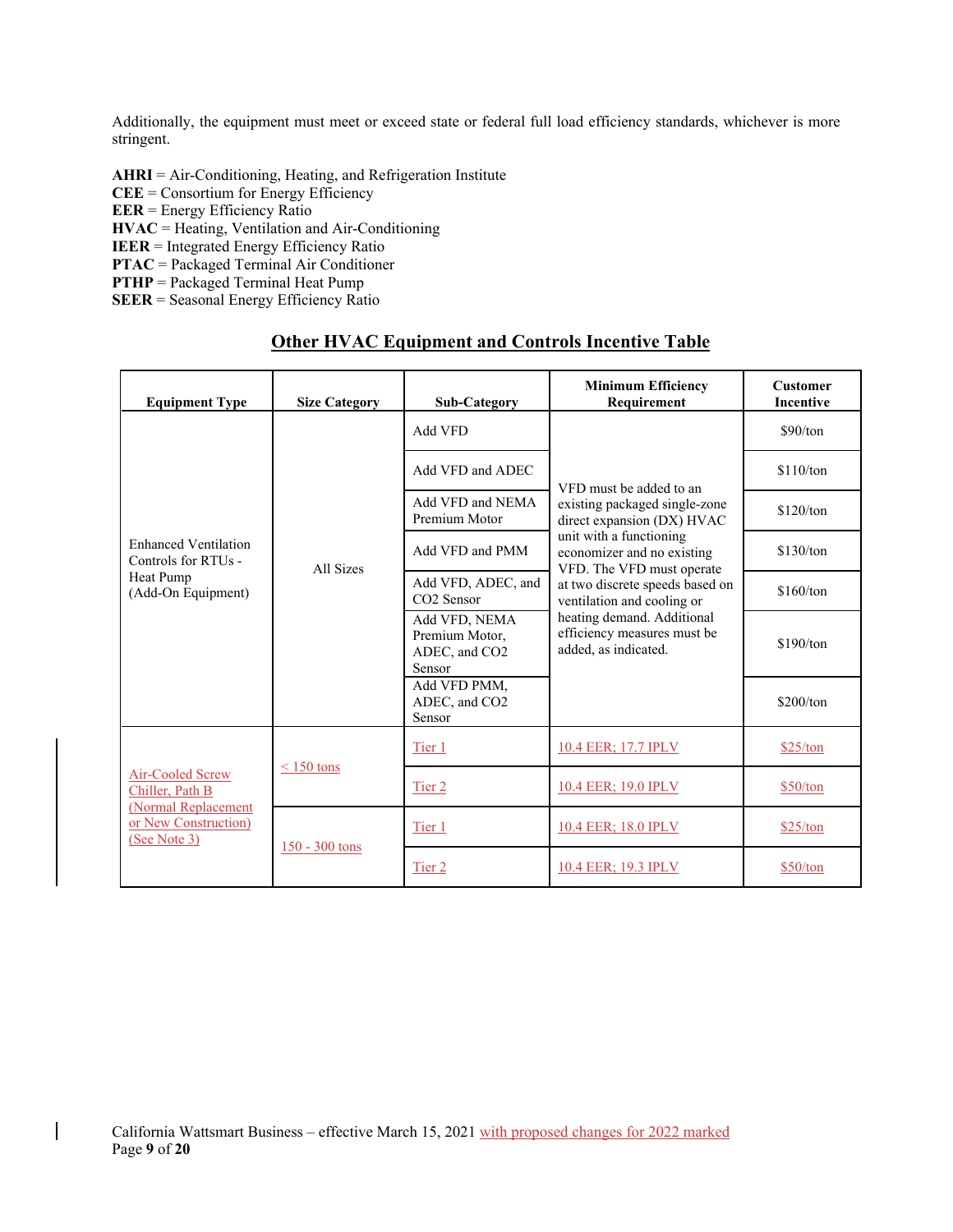#### **Notes for other HVAC equipment and controls incentive table**

1. Equipment that meets or exceeds the efficiency requirements listed for the equipment category in the above table may qualify for the listed incentive.

2. Enhanced Ventilation Controls – Heat Pump does not apply if the rooftop unit has a fully operational and/or non-snapdisc sensor and is adjusted to the appropriate changeover setpoint based on the number of thermostat stages available for cooling. This measure does not apply if the unoccupied supply fan operation is already set to "Auto" or intermittent. Measure is applicable for all nonresidential buildings served by unitary direct expansion (DX) and split systems that do not serve process or refrigeration loads.

3. Air-Cooled Screw Chillers must exceed the minimum efficiency requirements set forth by Title 24 Part 6 in both full load and integrated part load conditions under Path B, as laid out in the minimum efficiency requirements section of the table, in order to qualify for an incentive.

**ADEC** = Advanced Digital Economizer Control **EER** = Energy Efficiency Ratio **HVAC** = Heating, Ventilating and Air-Conditioning **IPLV** = Integrated Part Load Value **NEMA** = National Electrical Manufacturers Association **PMM** = Permanent Magnet Motor **PTHP** = Packaged Terminal Heat Pump **PTAC** = Packaged Terminal Air Conditioner

**RTU** = Rooftop Unit **VFD** = Variable Frequency Drive

 $\overline{\phantom{a}}$ 

### **Food Service Equipment Incentives Table**

| <b>Equipment Category</b><br><b>Equipment Type</b> |                                          | <b>Minimum Efficiency Requirement</b>                                                                              | <b>Customer</b><br><b>Incentive</b> |
|----------------------------------------------------|------------------------------------------|--------------------------------------------------------------------------------------------------------------------|-------------------------------------|
| <b>Undercounter Commercial</b>                     | Tier 1                                   |                                                                                                                    | \$300                               |
| Dishwasher<br>(High Temperature models Only)       | Tier 2                                   | <b>ENERGY STAR Qualified</b>                                                                                       | \$450                               |
| Electric Steam Cooker                              | All Sizes                                | <b>ENERGY STAR Qualified</b>                                                                                       | \$2,500                             |
| Electric Convection Oven                           | Half Size Electric<br>Full Size Electric | <b>ENERGY STAR Qualified</b>                                                                                       | \$700<br>\$900                      |
| Electric Griddle                                   |                                          | <b>ENERGY STAR Qualified</b>                                                                                       | \$300/linear ft                     |
|                                                    | $< 15$ pans                              |                                                                                                                    | \$2,000                             |
| Electric Combination Oven                          | $15-28$ pans                             | Must meet idle energy rate, cooking energy<br>efficiency, and production capacity as<br>listed on program website. | \$2,200                             |
|                                                    | $>$ 28 pans                              |                                                                                                                    | \$3,500                             |
| Electric Deck Oven                                 | All Sizes                                | Must meet idle energy rate and heavy load<br>cooking efficiency as listed on program<br>website.                   | \$3,000                             |
| Electric Fryer                                     | All Sizes                                | <b>ENERGY STAR Qualified</b>                                                                                       | \$500                               |
| <b>High Performance Conveyor</b><br>Toaster        | All Sizes                                | Must meet energy per sandwich<br>requirement listed on the program website.                                        | \$500                               |
|                                                    | Harvest Rate < 300 lbs/day               |                                                                                                                    | \$150                               |
| Ice Machines - Ice Maker Head<br>(Air-Cooled Only) | Harvest Rate 300 - 799<br>lbs/day        | <b>ENERGY STAR Qualified</b>                                                                                       | \$250                               |
|                                                    | Harvest Rate $800 - 1,499$<br>lbs/day    |                                                                                                                    | \$400                               |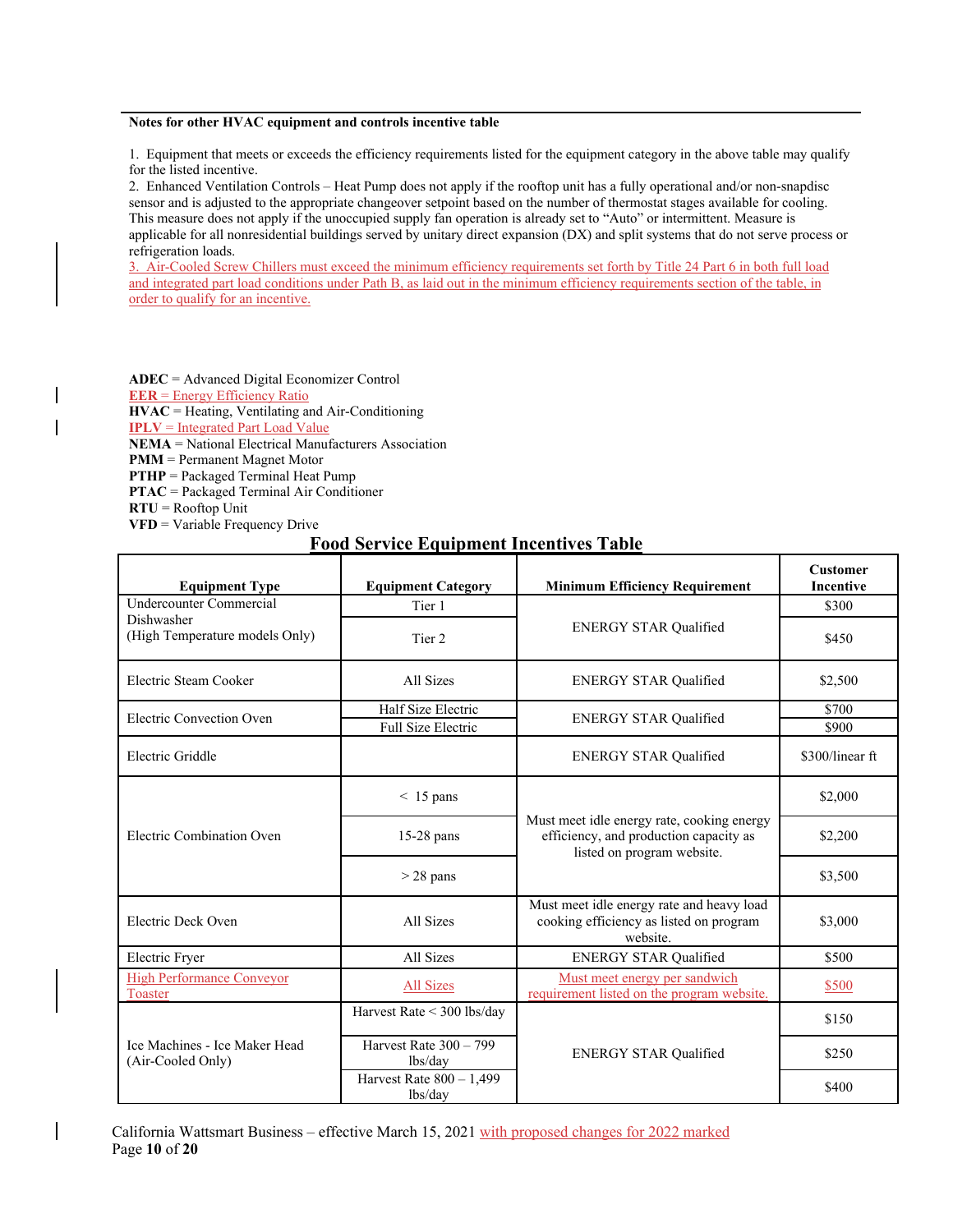|                                                                                             | Harvest Rate $\geq 1,500$<br>lbs/day                          |                                                                                                                                    | \$450                             |
|---------------------------------------------------------------------------------------------|---------------------------------------------------------------|------------------------------------------------------------------------------------------------------------------------------------|-----------------------------------|
| Ice Machines – Remote Condensing                                                            | Harvest Rate < 988 lbs/day                                    |                                                                                                                                    | \$400                             |
| Unit<br>(Air Cooled Only)                                                                   | Harvest Rate $\geq$ 988 lbs/day                               | <b>ENERGY STAR Qualified</b>                                                                                                       | \$450                             |
|                                                                                             | Harvest Rate $\leq 110$ lbs/day                               |                                                                                                                                    | \$100                             |
| Ice Machines – Self-Contained Unit<br>(Air Cooled Only)                                     | Harvest Rate $110 - 199$<br>lbs/day                           | <b>ENERGY STAR Qualified</b>                                                                                                       | \$150                             |
|                                                                                             | Harvest Rate $\geq$ 200 lbs/day                               |                                                                                                                                    | \$200                             |
| Ultra Low Temperature Freezer                                                               | $15 \leq V \leq 24$                                           |                                                                                                                                    | \$600                             |
| (See Note $6$ )                                                                             | $24 \le V \le 29$                                             | <b>ENERGY STAR Qualified</b>                                                                                                       | \$1,200                           |
| Demand Controlled Kitchen<br>Ventilation Exhaust Hood<br>(New Construction)<br>(See Note 3) | Must be installed on<br>commercial kitchen exhaust<br>system. | Variable speed motors must be controlled<br>to vary fan speed depending upon kitchen<br>demand, as indicated by connected sensors. | \$2,000/hp                        |
| <b>Anti-Sweat Heater Controls</b>                                                           | Low-Temp (Freezing)<br>Cases                                  | Controls that reduce energy consumption                                                                                            | \$50/linear foot<br>(case length) |
| (Add-On Equipment)<br>(See Note 5)                                                          | Med-Temp (Refrigerated)<br>Cases                              | of anti-sweat heaters based on sensing<br>humidity.                                                                                | \$50/linear foot<br>(case length) |

#### **Notes for food service equipment incentive table**

1. Equipment that meets or exceeds the efficiency requirements listed for the equipment category in the above table may qualify for the listed incentive.

2. Refer to Pacific Power's Wattsmart Home Energy Savings program for efficiency requirements and incentives (if available) for listed residential appliances used in a business. Incentives for qualifying residential refrigerators will be paid at \$/unit as listed in the Wattsmart Home Energy Savings program on the date of purchase.

3. Demand controlled kitchen ventilation on exhaust hoods required by or used to comply with the applicable version of the energy code are not eligible for incentives.

4. All food service equipment measures are available in normal replacement or new construction applications except where measure application type is specified.

5. Anti-Sweat Heater Controls incentives are not eligible for multiplex systems majorly upgraded or installed after July 1, 2014. This measure cannot be used in conjunction with new refrigeration display case with doors or with special doors with low/no anti-sweat heat on low-temperature display cases.

6. Ultra Low Temperature Freezer measure is only eligible in the following existing building types: Education – University,

Health/Medical – Hospital, Manufacturing – Biotech, and Manufacturing – Pharmaceuticals.

7. Used or rebuilt food service equipment is not eligible for an incentive.

CEE = Consortium for Energy Efficiency

ASTM = American Society for Testing and Materials

MDEC = Maximum Daily Energy Consumption

V = Association of Home Appliance Manufacturers (AHAM)Volume (cubic feet)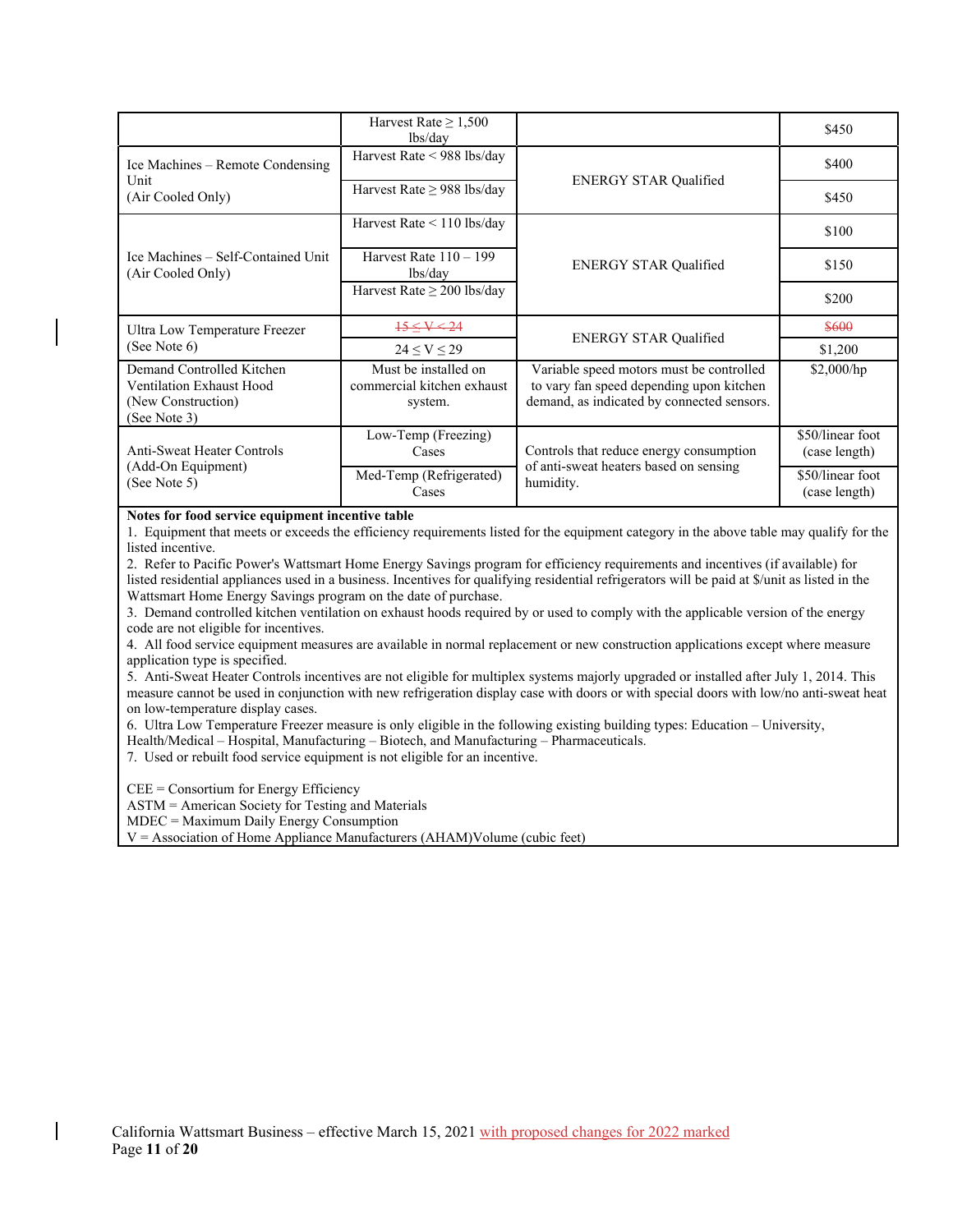# **Appliance Incentives Table**

| <b>Equipment Type</b>                                                         | <b>Equipment Category</b>                                           | <b>Minimum Efficiency Requirement</b>                       | Customer<br>Incentive |
|-------------------------------------------------------------------------------|---------------------------------------------------------------------|-------------------------------------------------------------|-----------------------|
| High-Efficiency Clothes Washer<br>(Normal Replacement or New<br>Construction) | Residential<br>(used in a Business)                                 | See Wattsmart Home Energy Savings program                   |                       |
| Heat Pump Water Heater<br>(Normal Replacement or New<br>Construction)         | Residential<br>(used in a Business) $\ge$ 45 to $\le$<br>55 gallons | <b>See Wattsmart Home Energy Savings</b><br>program3.09 UEF | \$400                 |

#### **Notes for appliance incentive table**

1. Refer to Pacific Power's Wattsmart Home Energy Savings program for efficiency requirements and incentives (if available) for listed residential appliances used in a business.

UEF = Uniform Energy Factor

 $\overline{\phantom{a}}$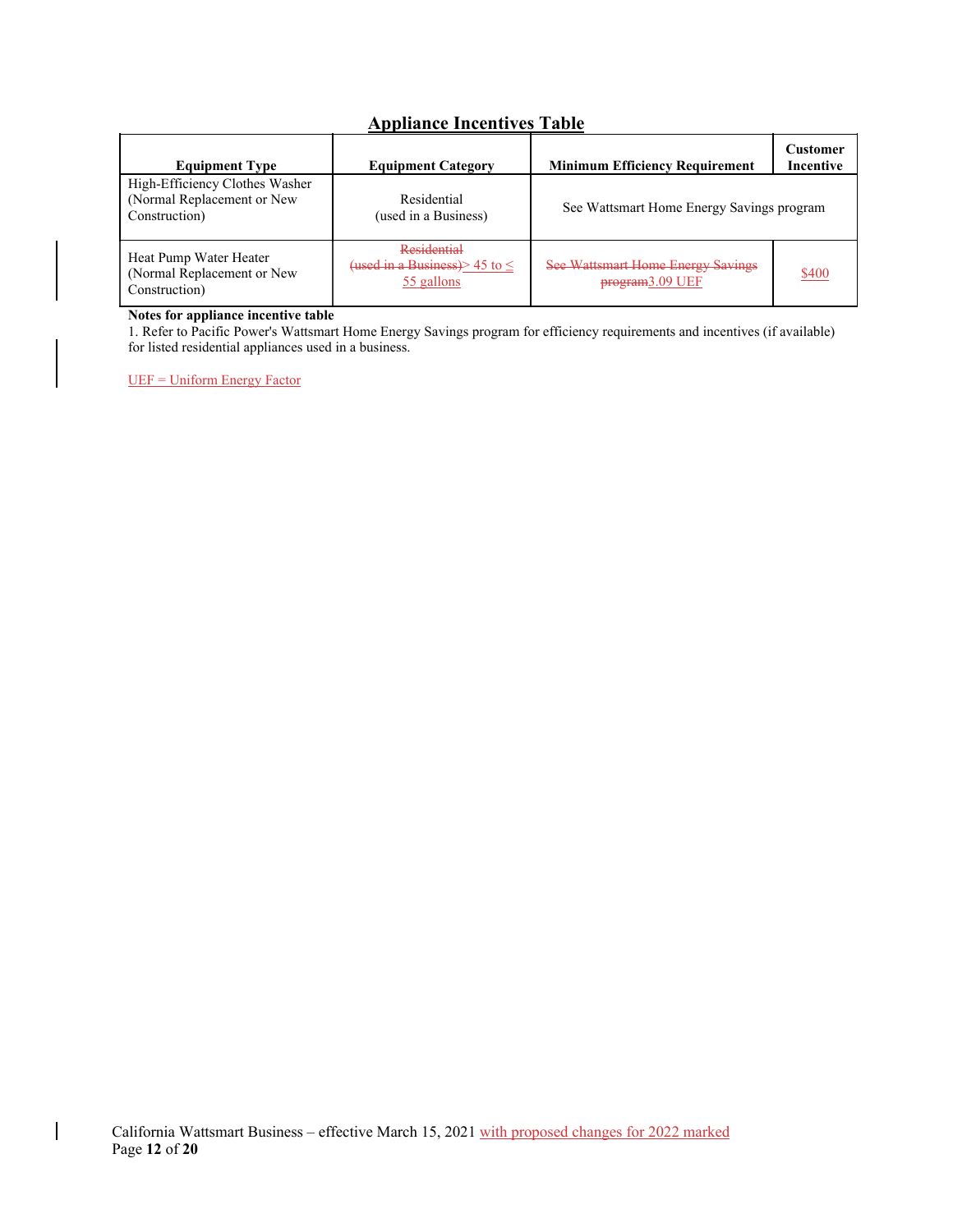# **Irrigation Incentives – Measures for Wheel Line, Hand Line, or Other Portable Water Distribution Systems (Retrofit Only)**

| Irrigation<br><b>Measure</b>                                                                                                      | Replace                                                      | With                                                                                            | Limitations                                                                                                                                                                           | <b>Customer</b><br><b>Incentive</b> |
|-----------------------------------------------------------------------------------------------------------------------------------|--------------------------------------------------------------|-------------------------------------------------------------------------------------------------|---------------------------------------------------------------------------------------------------------------------------------------------------------------------------------------|-------------------------------------|
| New rotating<br>sprinkler replacing<br>worn or leaking<br>impact or rotating<br>sprinkler                                         | Leaking or<br>malfunctioning impact<br>or rotating sprinkler | Rotating sprinkler                                                                              | 1. Fixed-in-place (solid<br>set) systems not eligible.<br>2. Incentive limited to<br>two sprinklers per<br>irrigated acre.                                                            | \$0.50each                          |
| New impact<br>sprinkler replacing<br>worn or leaking<br>impact sprinkler                                                          | Leaking or<br>malfunctioning impact<br>sprinkler             | New impact sprinkler                                                                            | 1. New nozzle shall be<br>included in new<br>sprinkler.<br>2. Fixed-in-place (solid<br>set) systems not eligible.<br>3. Incentive limited to<br>two sprinklers per<br>irrigated acre. | \$0.50 each                         |
| New nozzle<br>replacing worn<br>nozzle of same<br>design flow or less<br>on existing<br>sprinkler                                 | Worn nozzle                                                  | New nozzle (including<br>flow control nozzles) of<br>same design flow or<br>less                | 1. Flow rate shall not be<br>increased.<br>2. Fixed-in-place (solid<br>set) systems not eligible.<br>3. Incentive limited to<br>two nozzles per irrigated<br>acre.                    | \$0.50 each                         |
| Cut and press or<br>weld repair of<br>leaking wheel line,<br>hand line, or<br>portable main line                                  | Leak in wheel line.<br>hand line, or portable<br>main line   | Cut and pipe press or<br>weld repair                                                            | Invoice must show<br>number of leaks repaired                                                                                                                                         | \$8/repair                          |
| New or rebuilt<br>wheel line leveler<br>replacing leaking<br>or malfunctioning<br>leveler                                         | Leaking or<br>malfunctioning leveler                         | New or rebuilt leveler                                                                          | 1. Applies to leaking or<br>malfunctioning levelers<br>only.<br>2. For rebuilds, invoice<br>must show number of<br>rebuild kits purchased<br>and installed.                           | \$1 each                            |
| New gasket<br>replacing leaking<br>gasket, including<br>mainline valve or<br>section gasket,<br>seal, or riser cap<br>(dome disc) | Leaking gasket                                               | New gasket, including<br>mainline valve or<br>section gasket, seal, or<br>riser cap (dome disc) | 1. New gasket must<br>replace leaking gasket.<br>2. Fixed-in-place (solid<br>set) systems not eligible.<br>3. Incentive limited to<br>two gaskets per irrigated<br>acre.              | \$2 each                            |
| New drain<br>replacing leaking<br>drain                                                                                           | Leaking drain                                                | New drain, including<br>drains on pivots and<br>linears                                         | 1. New drain must<br>replace leaking drain.<br>2. Fixed-in-place (solid<br>set) systems not eligible.<br>3. Incentive limited to<br>two gaskets per irrigated<br>acre.                | \$2 each                            |

 $\overline{\phantom{a}}$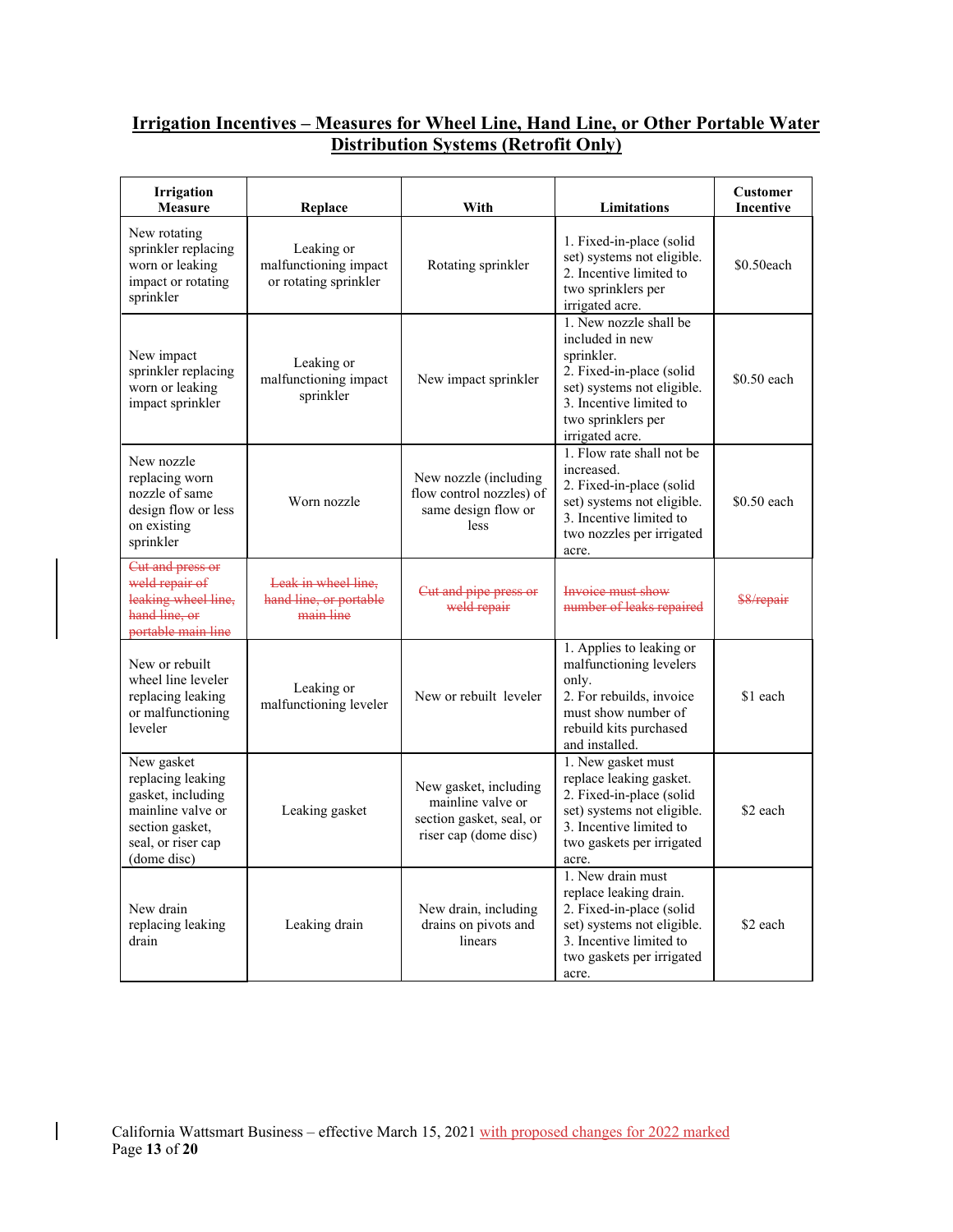## **Irrigation Incentives – Measures for Pivots and Linear Water Distribution Systems (Retrofit Only)**

| <b>Irrigation Measure</b>                                                                                                     | Replace                                                                                              | With                                                                                                                                       | Limitations                                                                                                                   | Customer<br>Incentive |
|-------------------------------------------------------------------------------------------------------------------------------|------------------------------------------------------------------------------------------------------|--------------------------------------------------------------------------------------------------------------------------------------------|-------------------------------------------------------------------------------------------------------------------------------|-----------------------|
| Pressure regulator                                                                                                            | Worn pressure<br>regulator. May also<br>add regulator where<br>there had been none<br>before.        | New pressure regulator<br>of same design pressure<br>$er$ less                                                                             | New regulator must<br>be of same design<br>pressure or less                                                                   | \$2 each              |
| Low pressure<br>sprinkler (e.g.<br>rotating, wobbling,<br>multi-trajectory spray)<br>replacing impact<br>sprinkler            | <b>Impact sprinkler</b>                                                                              | New low pressure<br>sprinkler (on-board<br>nozzle is considered<br>part of sprinkler, not a<br>separate item with<br>additional incentive) | New sprinkler is of<br>same design flow or<br>less.                                                                           | $$3$ each             |
| Low pressure<br>sprinkler (e.g.<br>rotating, wobbling,<br>multi-trajectory spray)<br>replacing worn low<br>pressure sprinkler | Worn low pressure<br>sprinkler (e.g.<br>rotating, wobbling,<br>multi-trajectory<br>spray)            | New low pressure<br>sprinkler (on-board<br>nozzle is considered<br>part of sprinkler, not a<br>separate item with<br>additional incentive) | New sprinkler is of<br>same design flow or<br>less.                                                                           | $$2$ each             |
| Pivot and linear<br>sprinkler package<br>replacement, high<br>pressure                                                        | Worn impact<br>sprinkler                                                                             | New impact sprinkler or<br>rotator, including<br>nozzle                                                                                    | Design flow shall<br>not be increased                                                                                         | \$7 each              |
| Pivot and linear<br>sprinkler package<br>replacement, MESA                                                                    | Worn low pressure<br>sprinkler and<br>regulator                                                      | New low pressure<br>sprinkler, including<br>nozzle, and regulator                                                                          | Applicable to<br>MESA-configured<br>center pivots and<br>linears.<br>Design flow rate<br>shall not be<br>increased.           | \$4 each              |
| Pivot and linear<br>sprinkler package<br>replacement,<br>LESA/LEPA/MDI                                                        | Worn low pressure<br>sprinkler and<br>regulator                                                      | New low pressure<br>sprinkler, including<br>nozzle, and regulator                                                                          | Applicable to<br>LESA/LEPA/MDI-<br>configured center<br>pivots and linears.<br>Design flow rate<br>shall not be<br>increased. | \$2 each              |
| Pivot and linear<br>upgrade from high<br>pressure to MESA                                                                     | Conversion of center<br>pivot or linear move<br>from high pressure<br>(impact) sprinklers on<br>top. | Conversion of center<br>pivot or linear move to<br><b>MESA</b> configuration                                                               | Incentive is per<br>drop.<br>Design flow rate<br>shall not be<br>increased.                                                   | \$6 each              |
| Pivot and linear<br>upgrade from high<br>pressure to<br>LESA/LEPA/MDI                                                         | Conversion of center<br>pivot or linear move<br>from high pressure<br>(impact) sprinklers on<br>top. | Conversion of center<br>pivot or linear move to<br>LESA/LEPA/MDI<br>configuration                                                          | Incentive is per<br>drop.<br>Design flow rate<br>shall not be<br>increased.                                                   | \$7 each              |
| Pivot and linear<br>upgrde from MESA to<br>LESA/LEPA/MDI                                                                      | Conversion of center<br>pivot or linear move<br>from MESA<br>configuration                           | Conversion of center<br>pivot or linear move to<br>LESA/LEPA/MDI<br>configuration                                                          | Incentive is per<br>drop.<br>Design flow rate<br>shall not be<br>increased.                                                   | \$5 each              |

 $\mathbf{I}$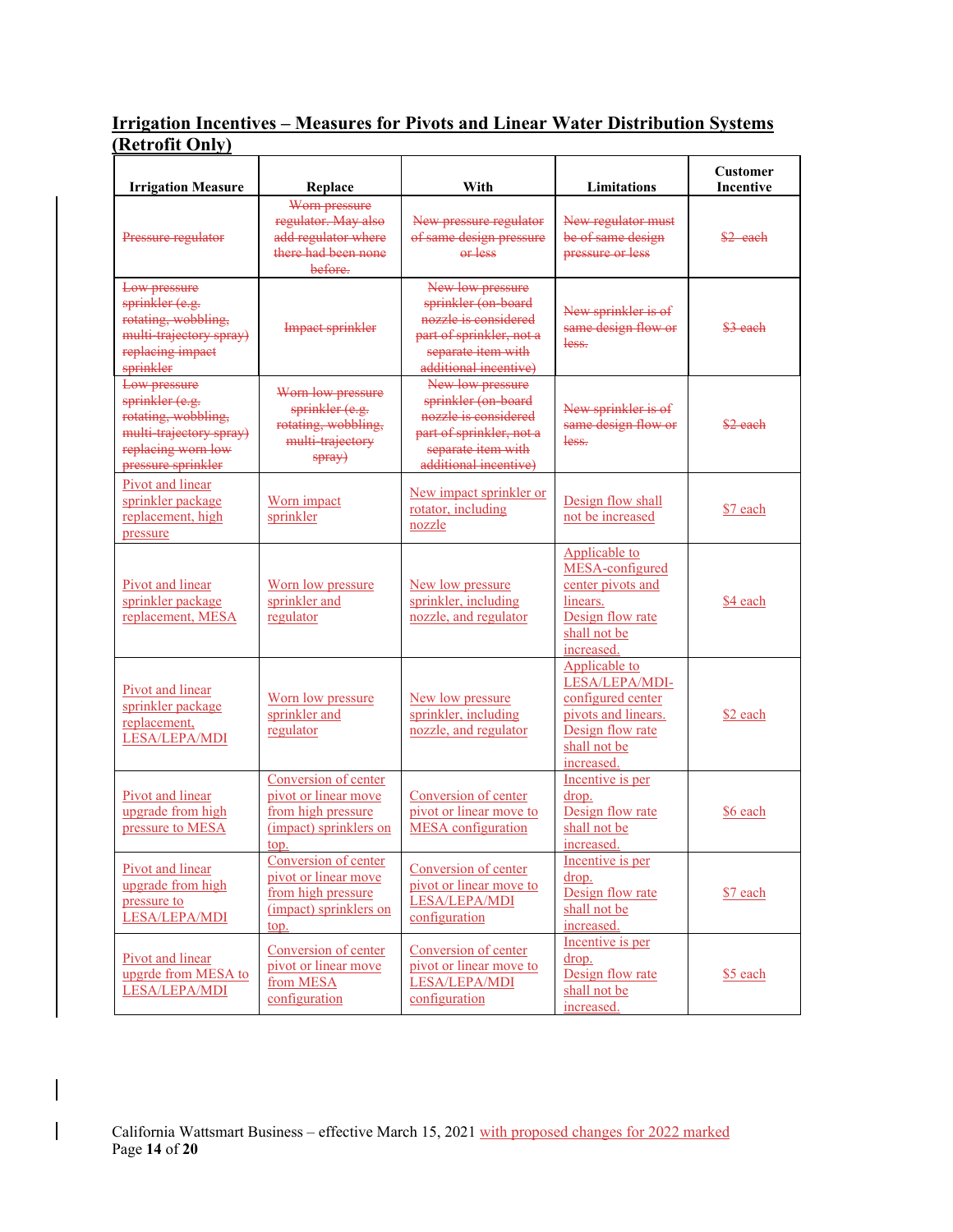| <b>Irrigation</b><br><b>Measure</b> | Replace | With                                                                                                                            | <b>Limitations</b>                                                                                                                                                                                                                                                                                                                                                                             | <b>Customer</b><br><b>Incentive</b> |
|-------------------------------------|---------|---------------------------------------------------------------------------------------------------------------------------------|------------------------------------------------------------------------------------------------------------------------------------------------------------------------------------------------------------------------------------------------------------------------------------------------------------------------------------------------------------------------------------------------|-------------------------------------|
| Well Pump VFD,<br>$\leq$ =300 hp    |         | Add variable<br>frequency drive to<br>existing or new<br>irrigation pump<br>(Add On<br><b>Equipment or New</b><br>Construction) | 1. Pumps serving any type of<br>irrigation water transport or<br>distribution system are eligible<br>- wheel lines, hand lines,<br>pivots, linears, fixed-in-place<br>(solid set).<br>2. Both retrofit and new<br>construction projects are<br>eligible.<br>3. Pump must operate at least<br>1,000 hours/year and must<br>discharge into pressurized<br>irrigation system (i.e. not<br>flood). | \$37/hp                             |
| Booster Pump<br>VFD, $\leq$ 150 hp  |         | Add variable<br>frequency drive to<br>existing or new<br>irrigation pump<br>(Add On<br>Equipment or New<br>Construction)        | 1. Pumps serving any type of<br>irrigation water transport or<br>distribution system are eligible<br>- wheel lines, hand lines,<br>pivots, linears, fixed-in-place<br>(solid set).<br>2. Both retrofit and new<br>construction projects are<br>eligible.<br>3. Pump must operate at least<br>1,000 hours/year and must<br>discharge into pressurized<br>irrigation system (i.e. not<br>flood). | \$37/hp                             |

### **Irrigation Incentives – Measures for Any Type of System (Retrofit or New Construction)**

#### **Notes for irrigation incentive tables:**

1. Equipment that meets or exceeds the requirements above may qualify for the listed incentive.

2. Except for the pump VFD measures, incentives listed here are available only for retrofit projects where new equipment replaces existing equipment ( i.e. new construction is not eligible).

3. Except for the pump VFD measures, equipment installed in fixed-in-place (solid set) systems is not eligible. Incentive is limited to two units per irrigated acre.

**LESA/LEPA/MDI =** Low-Elevation Spray Application/ Low Energy Precision Application/ Mobile Drip Irrigation **MESA =** mid-elevation spray application

**VFD** = Variable Frequency Drive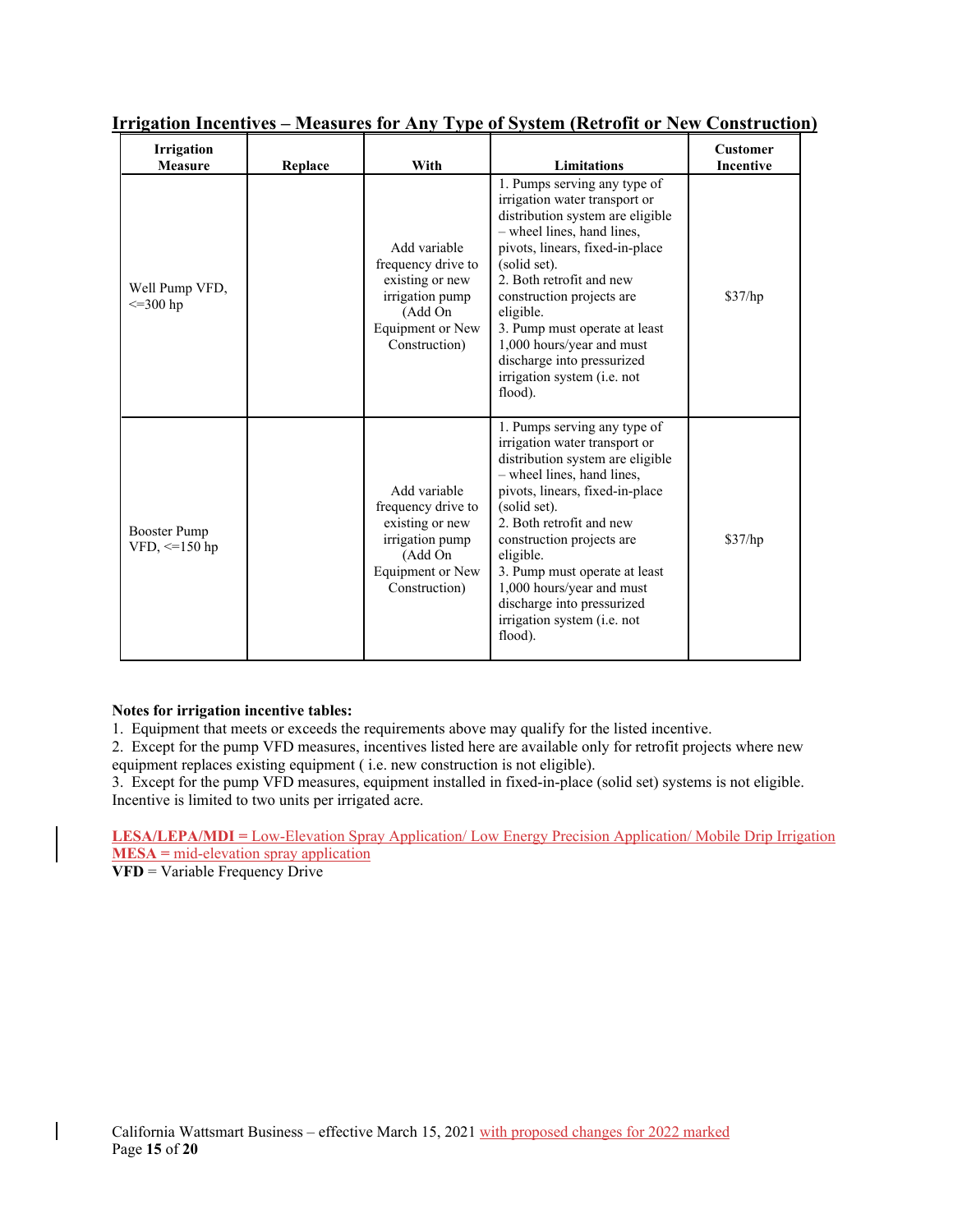| <b>Equipment Type</b>                                                 | <b>Equipment Category</b> | <b>Minimum Efficiency Requirements</b>                                                                                                                                          | <b>Customer</b><br>Incentive           |
|-----------------------------------------------------------------------|---------------------------|---------------------------------------------------------------------------------------------------------------------------------------------------------------------------------|----------------------------------------|
| Heat recovery                                                         |                           | Heat recovery unit must use heat<br>rejected from milk cooling<br>refrigeration system to heat water.<br>Customer must use electricity for water<br>heating.                    | \$0.15/kWh<br>annual energy<br>savings |
| Milk pre-coolers<br>(Retrofit only)                                   |                           | The equipment must cool milk with<br>well water before it reaches the bulk<br>cooling tank.                                                                                     | \$0.15/kWh<br>annual energy<br>savings |
| Variable frequency drive for<br>dairy vacuum pumps<br>(retrofit only) |                           | VFD must vary motor speed based on<br>target vacuum level. Incentive<br>available for retrofit only (i.e. new<br>construction and replacement of<br>existing VFD not eligible.) | \$165/hp                               |

## **Farm and Dairy Equipment Incentives**

#### **Notes for farm and dairy incentives table**

 $\overline{\phantom{a}}$ 

1. Equipment that meets or exceeds the efficiency requirements above may qualify for the listed incentive.

2. Incentives are capped at 80 percent of Energy Efficiency Project Costs and incentives will not be available to reduce Energy Efficiency Project simple payback below one year. Energy savings and Energy Efficiency Project Costs are subject to Pacific Power approval.

3. Except where noted, all equipment listed in the table is eligible for incentives in both new construction and retrofit projects.

**AMCA** = Air Movement and Control Association International, Inc. **ANSI** = American National Standards Institute **VFD =** Variable Frequency Drive **cfm** = cubic feet per minute  $W = W$ att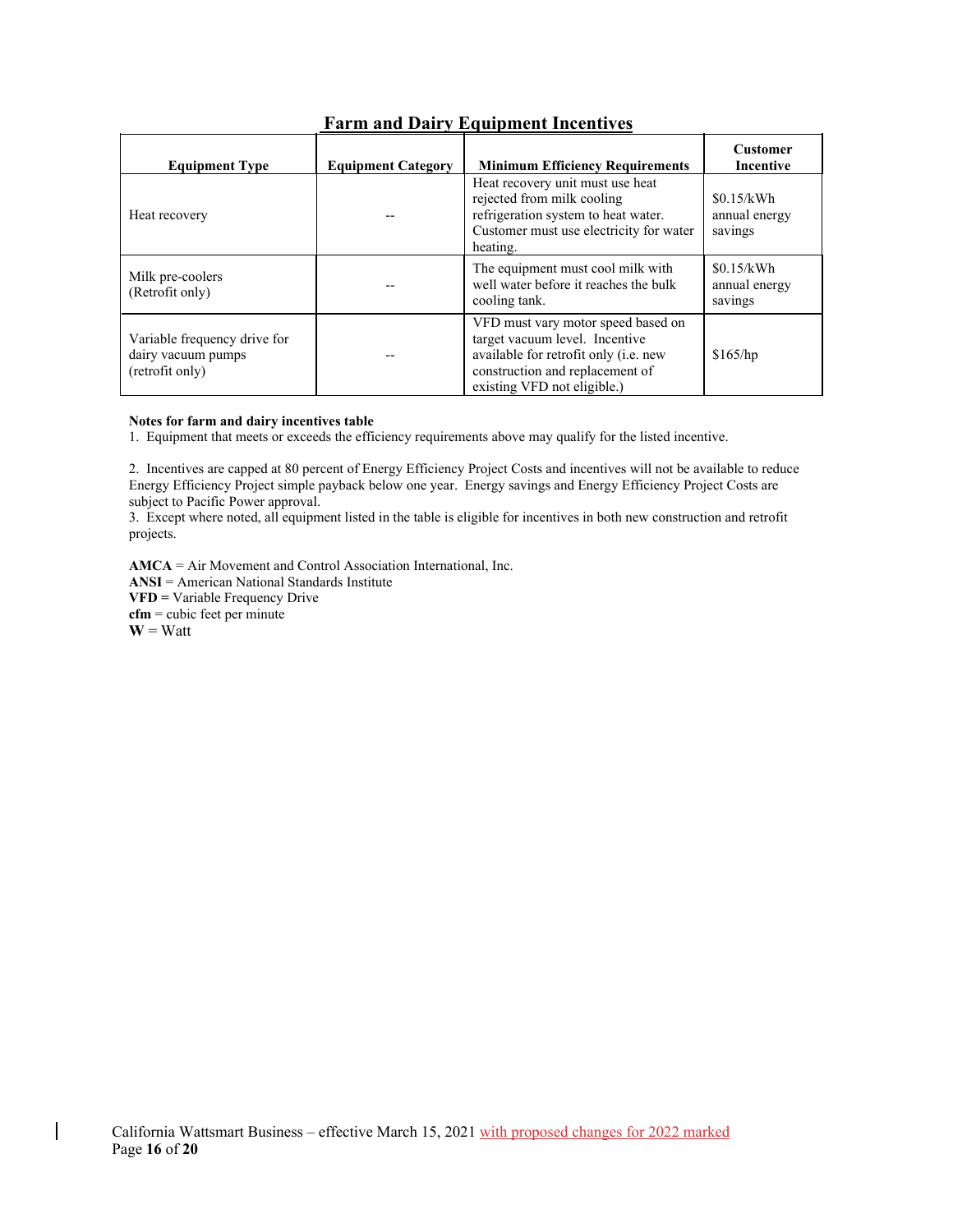| Equipment<br>Category           | Replace                   | With                                                                                                                                                                                 | Limitations                                                                                                                                                                        | <b>Customer</b><br>Incentive              |
|---------------------------------|---------------------------|--------------------------------------------------------------------------------------------------------------------------------------------------------------------------------------|------------------------------------------------------------------------------------------------------------------------------------------------------------------------------------|-------------------------------------------|
| VFD<br>controlled<br>compressor | Fixed speed<br>compressor | $\leq$ 75 hp VFD controlled<br>oil-injected screw<br>compressor operating in<br>system with total<br>compressor capacity $\leq 75$<br>hp, not counting backup<br>compressor capacity | 1. Total compressor capacity in<br>upgraded system is $\leq 75$ hp, not counting<br>backup compressor.<br>2. Compressor must adjust speed as<br>primary means of capacity control. | \$0.15/kWh<br>annual<br>energy<br>savings |

### **Compressed Air Incentives Table**

#### **Notes for compressed air incentive table**

1. Equipment that meets or exceeds the efficiency requirements above may qualify for the listed incentive.

2. Incentives are capped at 80 percent of Energy Efficiency Project Costs, and incentives will not be available to reduce Energy Efficiency Project simple payback below one year. Energy savings and Energy Efficiency Project Costs are subject to Pacific Power approval.

**hp** = horsepower **VFD** = variable frequency drive

### **Incentives for Wastewater and Other Refrigeration Energy Efficiency Measures**

| <b>Equipment Type</b>             | Replace                                                                                                                                             | With                                                                                     | <b>Customer Incentive</b>           |
|-----------------------------------|-----------------------------------------------------------------------------------------------------------------------------------------------------|------------------------------------------------------------------------------------------|-------------------------------------|
| Adaptive refrigeration<br>control | Conventional controls (defrost)<br>timeclock, space thermostat,<br>evaporator fan control, if any,<br>thermal expansion valve in<br>some instances) | Adaptive refrigeration controller<br>and, in some instances, electric<br>expansion valve | \$0.15/kWh annual<br>energy savings |
| Fast acting door                  | Manually operated door,<br>automatic door with long cycle<br>time, strip curtain, or entryway<br>with no door in<br>refrigerated/conditioned space  | Fast acting door                                                                         | \$0.15/kWh annual<br>energy savings |
| Wastewater $-$ low power<br>mixer | Excess aeration capacity                                                                                                                            | Extended range circulator                                                                | \$0.15/kWh annual<br>energy savings |

**Notes for other energy efficiency measures incentives table**

1. Equipment that meets or exceeds the efficiency requirements above may qualify for the listed incentive.

2. Incentives are capped at 80 percent of Energy Efficiency Project Costs and incentives will not be available to reduce the Energy Efficiency Project simple payback below one year. Energy savings and Energy Efficiency Project Costs are subject to Pacific Power approval.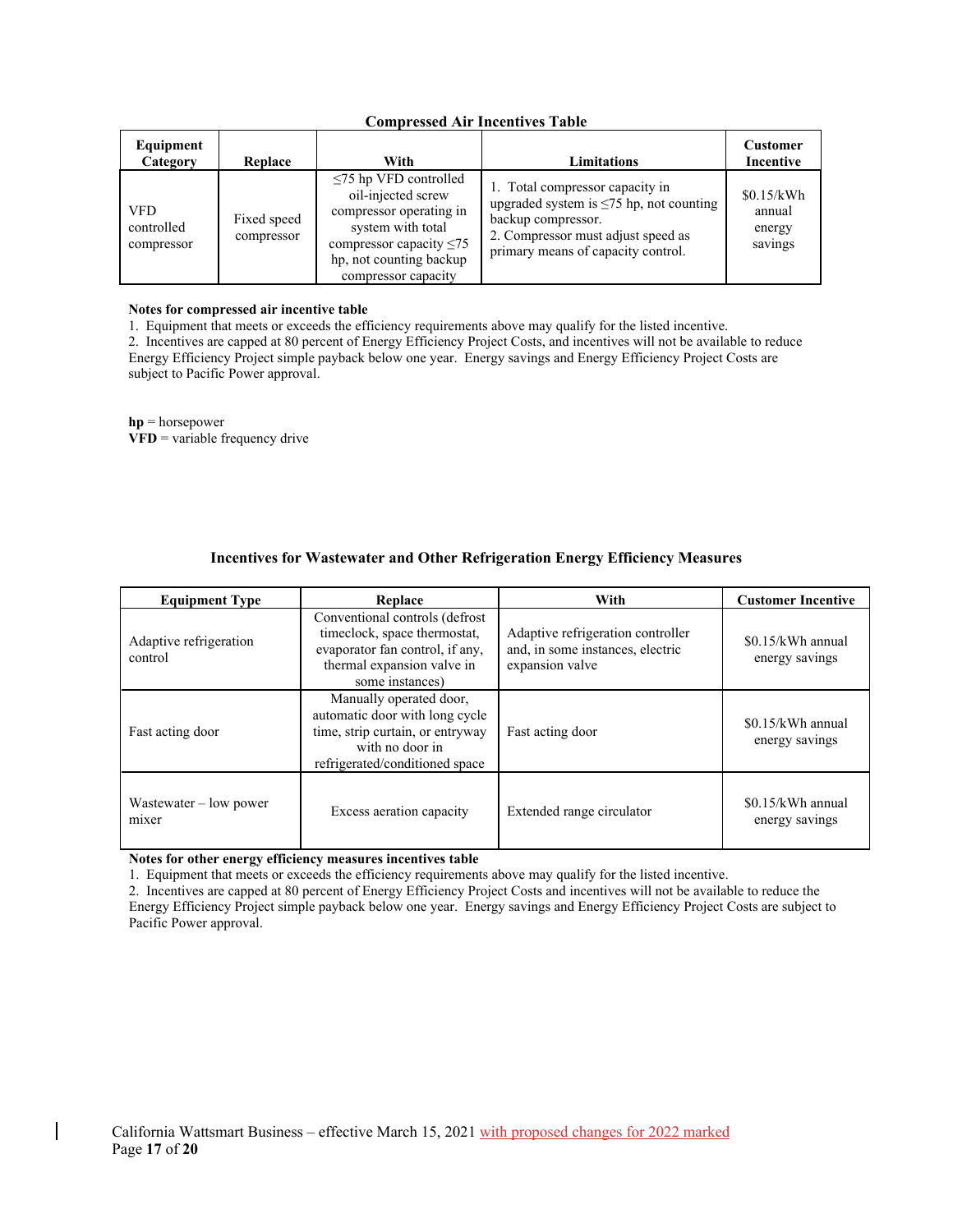# **Wattsmart Business - California - Definitions**

**Customer:** Any party who has applied for, been accepted and receives service at the real property, or is the electricity user at the real property.

**Energy Efficiency Incentive:** Payments of money made by Pacific Power to Owner or Customer for installation of an Energy Efficiency Measure pursuant to an acknowledged Energy Efficiency Incentive Offer Letter or approved Energy Efficiency Incentive Application.

**Incentive Application:** An application submitted by Owner or Customer to Pacific Power for Energy Efficiency or Energy Management Incentives.

**Energy Efficiency Measure (EEM):** A permanently installed measure which can improve the efficiency of the Customer's electric energy use.

### **Energy Efficiency Measure (EEM) Cost:**

- New Construction/Major Renovation: EEM Cost is the total installed cost of energy efficiency equipment or system minus the cost of the code compliance/common practice equipment or system.
- Retrofit: EEM Cost is the total installed cost of the energy efficiency equipment or modification.

In the case of New Construction, Major Renovations, and Retrofits, EEM Costs shall mean the Owner or Customer's reasonable costs incurred (net of any discounts, rebates or incentives other than Energy Efficiency Incentives from Pacific Power, or other consideration that reduces the final actual EEM Cost incurred by the Owner or Customer) to purchase and install EEMs at the Owner's or Customer's facility. If the Owner or Customer installs the EEM then the cost of installation shall be equal to the Owner's or Customer's actual labor costs for such installation.

**Energy Efficiency Project:** One or more EEM(s) at a Non-residential Facility<sup>8</sup> with similar one year payback limitations covered by one Energy Efficiency Incentive Application.

**Energy Efficiency Project Cost:** The sum of EEM Costs for one or more EEM(s) with similar one year payback limitations covered by one Energy Efficiency Incentive Application.

**Energy Management Offer Letter:** An offer made by Pacific Power and acknowledged by Owner or Customer and Pacific Power providing for Pacific Power to furnish Energy Management Incentives for an Energy Management Project.

**Energy Management Incentive:** Payments of money made by Pacific Power to Owner or Customer for implementation of an Energy Management Measure pursuant to an executed Energy Management Offer Letter.

California Wattsmart Business – effective March 15, 2021 with proposed changes for 2022 marked Page **18** of **20** <sup>8</sup> Measures at multiple Non-residential Facilities may be included in one Incentive Application or Offer Letter for convenience; however, project incentive caps (if any) are applied per individual Non-residential Facility.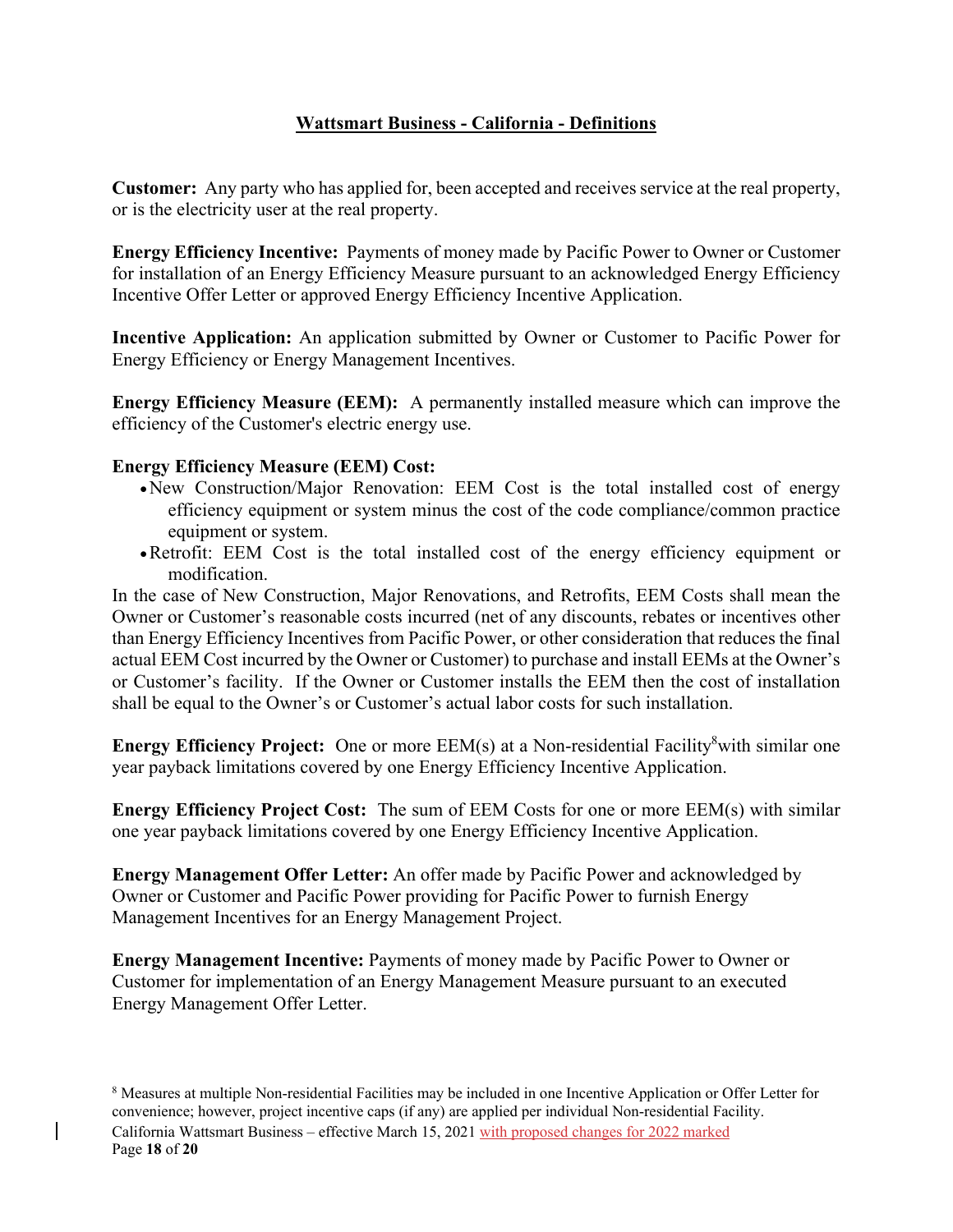**Energy Management Measure (EMM):** an operational improvement which, when implemented in an eligible facility, result in electric savings compared to current operations as determined by Pacific Power.

**Energy Management Project:** One or more EMM(s) at a Non-residential Facility covered by one Energy Management Offer Letter.

**Energy Project Manager:** an employee or direct contractor of the Customer who will manage electrical energy efficiency projects that deliver savings toward the Customer/Owner's energy savings goal.

**Energy Project Manager Co-funding:** funding towards the Energy Project Manager agreed upon full value salary that is solely attributable to electrical energy efficiency work.

**Major Renovation:** A change in facility use type or where the existing system will not meet Owner/Customer projected requirements within existing facility square footage.

**Measure Application Types (MAT):** The California Public Utilities Commission recognizes the following standard categories of measure application types used to determine baseline, cost, and energy savings calculations:

**New Construction (NC):** The New Construction (NC) MAT is used where equipment is installed in either a new area or an area that has been subject to a major renovation, to expand capacity of existing systems, or to serve a new load. The NC MAT is used where there is no reference operation for existing conditions, such as with new construction, expansions, added load, a change in the function of the space (e.g. office to laboratory), or a substantial change (e.g.  $\sim$ 30% or more) in design occupancy. For NC measures, the baseline is the Standard Practice, or Code baseline in place at the time the project commenced.

**Normal Replacement, including Replace and Burnout (NR):** The Normal Replacement (NR) MAT is used where existing equipment (including Add-On Equipment) has either failed, no longer meets current or anticipated needs, or is planned to be replaced for reasons unrelated to the program. For NR measures, the baseline is the Standard Practice, or Code baseline in place at the time the project commenced. The NR MAT may be applied to any measure or program, with certain exceptions, and without a burden of proof.

**Accelerated Replacement (AR):** The Accelerated Replacement (AR) MAT is used for the replacement of existing equipment that could and would remain operational without program intervention. It is used in direct contrast to the NR MAT, which is used when existing equipment either could not or would not remain operational. Early retirement (non-capacity expansion) measures and replacement of "operating equipment that when broken, non-functional, or unable to provide the intended service is typically repaired" can be classified as AR. New construction and capacity expansion cannot be classified as AR.

AR measures are required to demonstrate both (1) the continued viability of the existing equipment and (2) the program influence on the decision to retire the system early. Evidence that the equipment **could** have remained operational only addresses viability; evidence indicating that the equipment **would** have remained in operation addresses both criteria. Assessment of evidence for and against both viability and influence is referred to as a "preponderance of evidence (POE) based assessment".